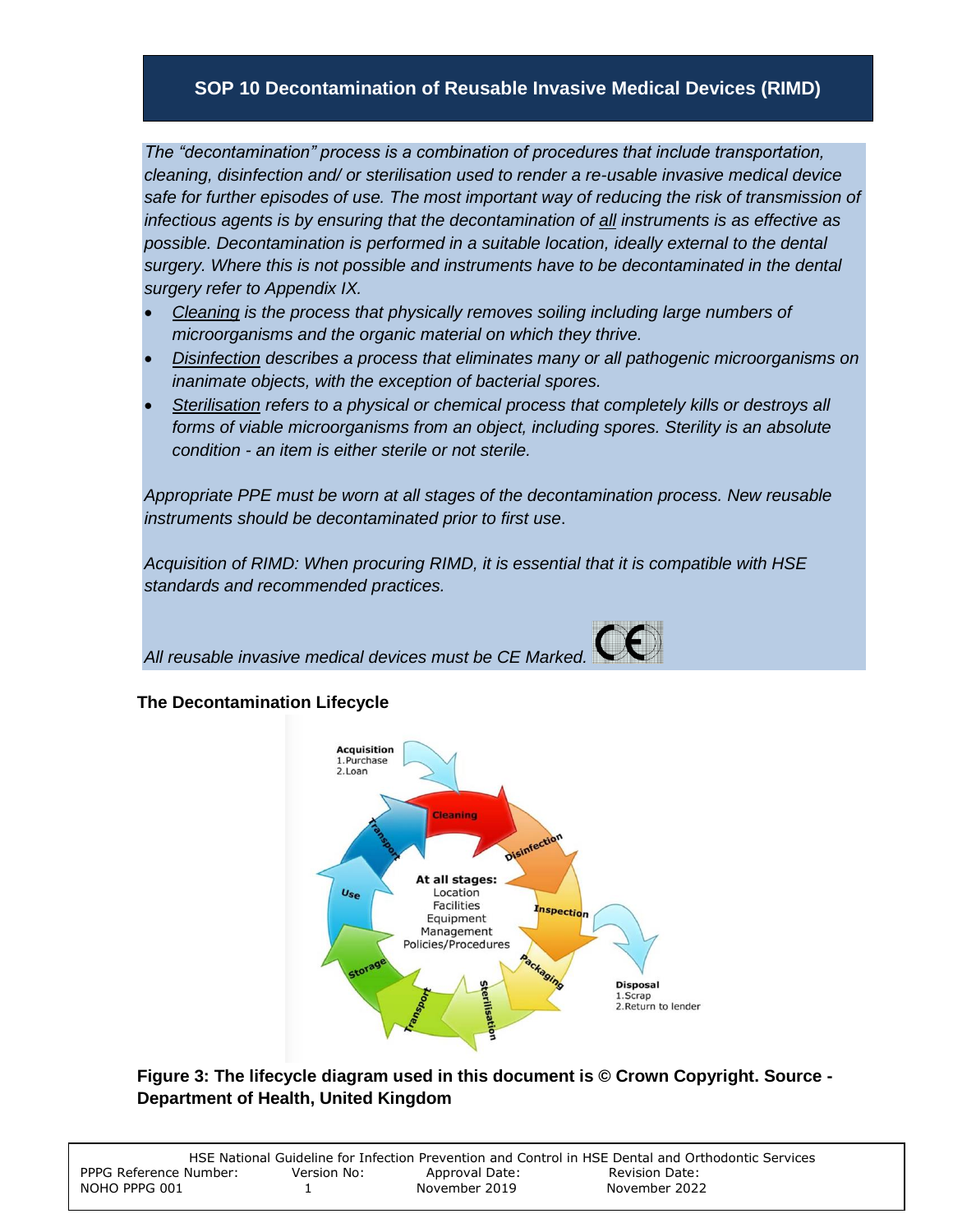#### **10.1 Use and Transportation of RIMD**

- Remove instruments to the decontamination area in a safe leak proof transport box, where appropriate, having ensured clinicians have disposed of single use sharps. The transport box should be colour coded or identifiable as containing contaminated dental RIMD.
- It is essential not to contaminate the outer part of the transport box.
- The box must not be overfilled.
- The transport box needs to be cleaned using a dual detergent/disinfectant wipe.

### **10.2 Cleaning of RIMD**

- **Cleaning must precede all disinfection and sterilisation processes. If an instrument is not clean it cannot be sterilised. It must involve the removal of organic and inorganic contamination. Good working practice means that debris must be removed by the clinician/dental nurse at the point of use (e.g. dental cement) from RIMD with a single handed technique.**
- **Washer disinfectors are the preferred method for cleaning/disinfecting RIMD. The use of washer disinfectors will minimise handling of sharp instruments and the risk of sharps injury.**
- *In the absence of a washer-disinfector the next most appropriate method of cleaning of RIMD is in an ultrasonic cleaner. An Ultrasonic Cleaner will not disinfect medical devices and thus devices pre cleaned in an Ultrasonic Cleaner will still be contaminated and present a sharps injury risk.*
- *Each stage of the cleaning process must be reviewed and signed off before release to next stage of decontamination process. Use manual sign offs to indicate that instruments have gone through sonic cleaning where print outs are not available to sign.*
- *Instruments must not be allowed to dry out prior to cleaning. If instruments cannot be decontaminated within 30 minutes of use, they should be kept moist. This can be achieved by using a non linting absorbent pad/gauze and a few mls of water or enzymatic cleaner (no free liquid) in a transport container or by using a product specifically intended for this purpose and in accordance with manufacturer instructions. The container needs to be a secure box labelled "contaminated".*
- *If instruments cannot be decontaminated within 24 hours, they should be cleaned in the Washer Disinfector, bagged, clearly identified as contaminated and sterilised at the earliest opportunity.*
- o *If instruments cannot be decontaminated within 24 hours, and no Washer Disinfector is available, instruments should be cleaned in the Ultrasonic Cleaner, dried, bagged, clearly identified as contaminated and sterilised at the earliest opportunity.*
- o *Duck bags are also available, and must be used according to manufacturer's instructions.*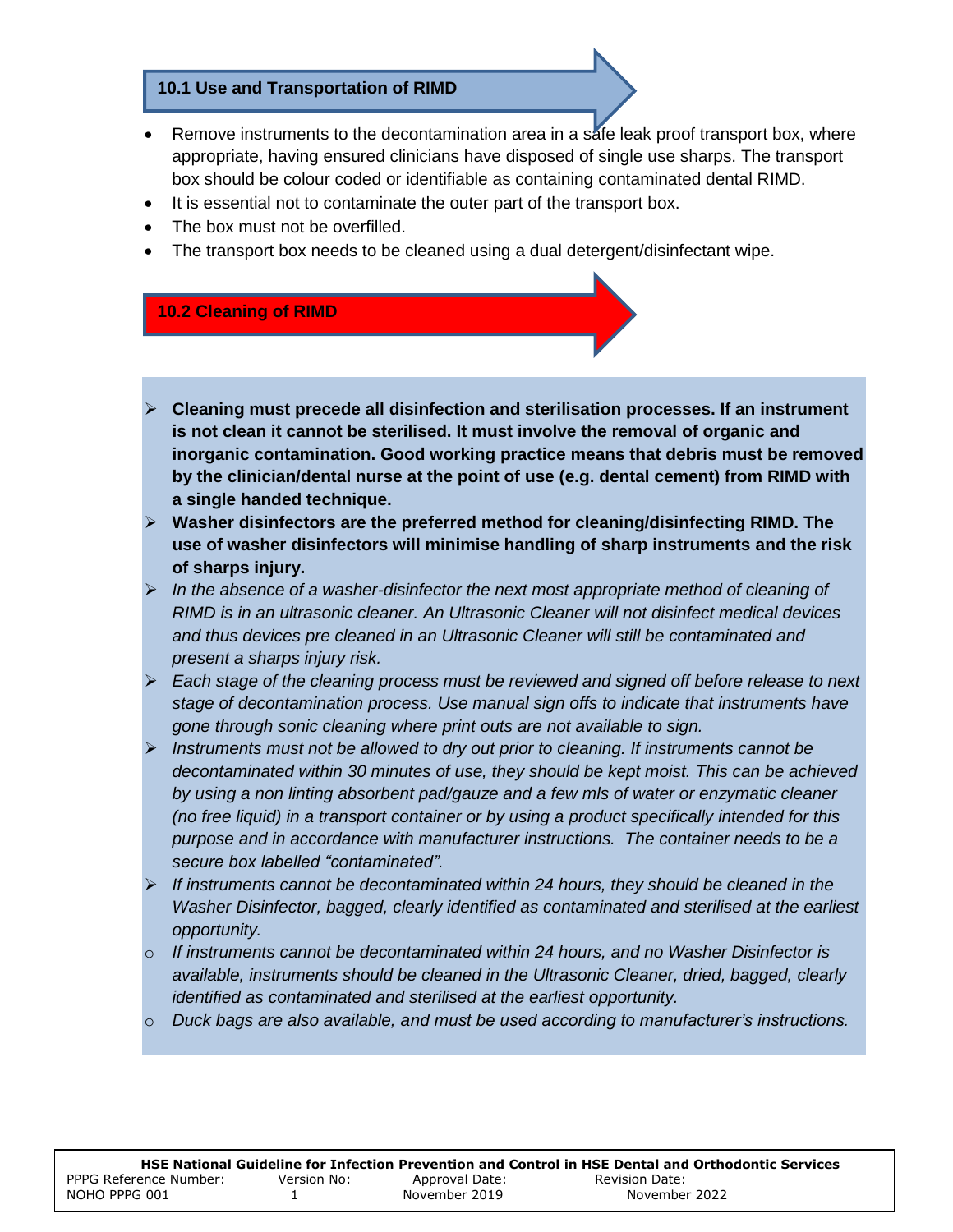# **10.2.1 Procedure: Cleaning of instruments in the ultrasonic cleaner**

- Ultrasonic Cleaner must conform to: EN 15883‐Part 1, 2 and 5.
- Staff must be trained in the correct use of the ultrasonic cleaning equipment.
- The ultrasonic cleaner is used for the removal of surface debris, prior to autoclaving. As stated previously, an ultrasonic cleaner will not disinfect medical devices and thus devices pre cleaned in an ultrasonic cleaner will still be contaminated and present a sharps injury risk to the user.
- Heavily soiled instruments when contained in the basket of the ultrasonic cleaner should be immersed in water and not held under running water in the decontamination sink. This is done prior to automated cleaning so as to avoid splashing. It is advisable to remove blood from surgical instruments as quickly as possible as it is more difficult to remove when congealed.
- Fill the ultrasonic cleaner with the correct dilution of recommended enzymatic solution according to manufacturer's instruction.
- The cleaning liquid must be degassed for 5 minutes prior to use and each time the solution is changed. If there is no specific degas function then run a 5 minute cycle with no instrument load ensuring manufacturer's instructions are followed.
- All suitable RIMD must be immersed in the cleaning solution.
- The ultrasonic cleaner must not be overloaded.
- Hand pieces and ultrasonic scalers must not be placed in the ultrasonic cleaner.
- The ultrasonic cleaner must be located close to the instrument rinsing sink to facilitate filling and emptying.
- The ultrasonic cleaning cycle must **not** be less than 5 minutes.
- Do not add instruments to the ultrasonic cleaner when a cycle is in progress.
- Do not interrupt the cycle once started.
- At the end of the ultrasonic cycle rinse the instruments under running water whilst contained in the ultrasonic cleaner basket. At this stage, if visible debris is noticed on the instruments they should be returned to the ultrasonic cleaner for reprocessing. If visible debris is not removed it will interfere with microbial inactivation and compromise the sterilisation process.
- Dry the instruments with disposable, non-linting paper towels.
- Change liquid solution at least every 4 hours or more frequently if contaminated. Document the change of solution.
- Drain, clean and dry the ultrasonic cleaner at the end of the day.
- The Ultrasonic Cleaner must be commissioned prior to initial use or undergo local acceptance test. Only when all the above tests have been passed should the Ultrasonic Cleaner be accepted for use in the decontamination process. These results should be used as a benchmark for on-going comparison.
- The Ultrasonic Cleaner must be validated at least annually to confirm functionality using the standards EN 15883.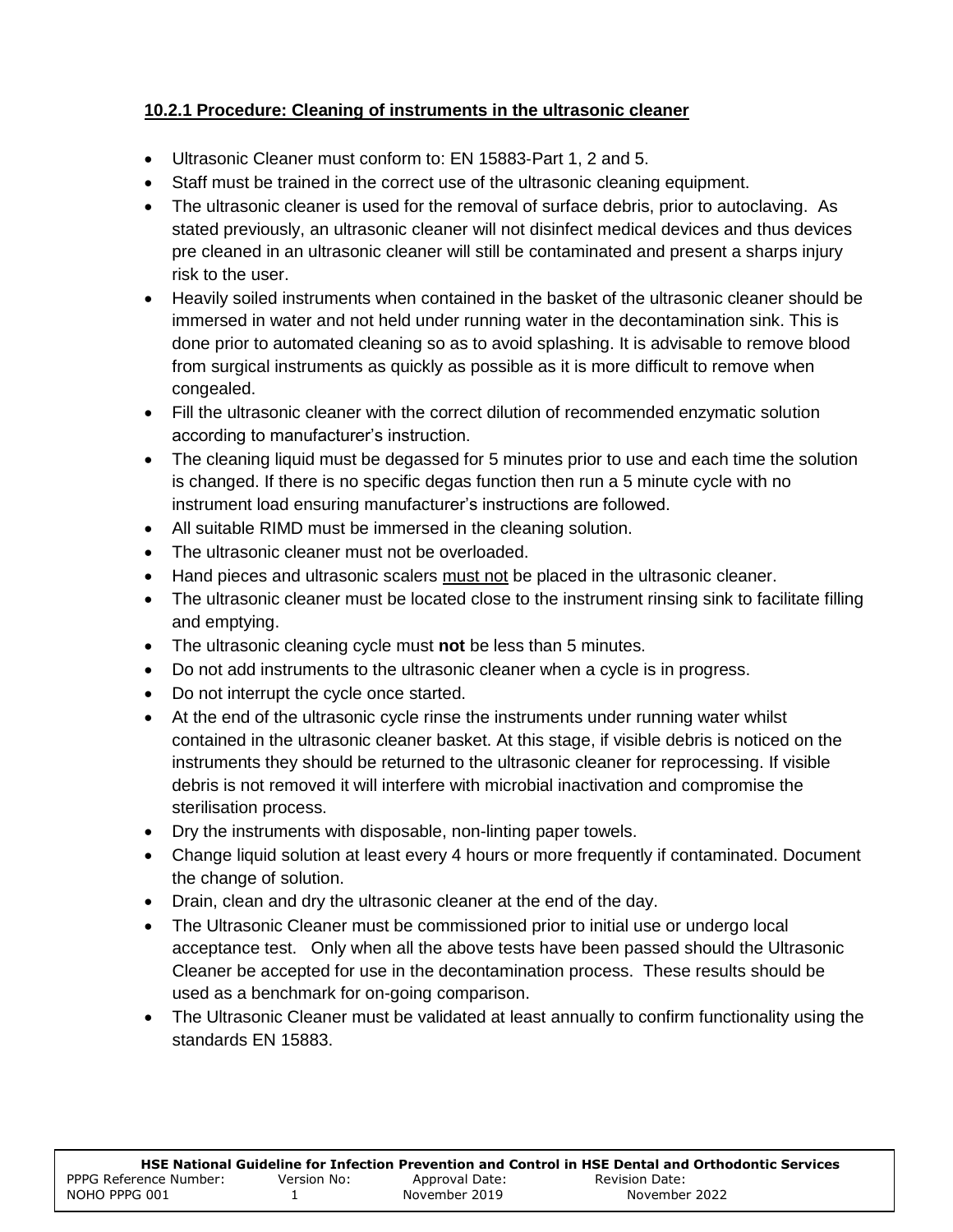#### **10.2.2 Procedure: Testing Ultrasonic Cleaner**

#### **Minimum testing required for safe use of an Ultrasonic Cleaner in Primary Care**

#### **Performed by dental staff**

**Initial tests prior to first use (user)**

- A foil test must be done using manufacturer recommended detergent and this must show suitable activity
- Cavitation functions must be validated by wand test/sonocheck
- A load checker test must be performed to test cleaning efficacy

Only when all the above tests have been passed should the Ultrasonic Cleaner be accepted for use in the decontamination process. These results should be used as a benchmark for on-going comparison.

**Daily checks (user)**

- 1. Ultrasonic is emptied and dried overnight.
- 2. Remove and clean strainers and filters etc.

#### **Weekly tests (user)**

1. Only routine testing will detect ultrasonic performance deterioration and prevent ineffective ultrasonic cleaning. A load checker test must be performed weekly to test cleaning efficacy. It is performed under normal conditions with no instrument load. A record of date, Serial No. of Ultrasonic Cleaner, pass/fail indication, and signature is logged. Once pass/fail is documented, dispose of indicator in sharps container.

#### **Quarterly tests (user)**

- 1. Protein residue test
- 2. Cavitation functions should be validated quarterly by wand or foil or sono test tube.

#### **Performed by independent validator and service engineer**

#### **Yearly service**

#### **Yearly validation tests (EN 15883)**

- 1. Yearly safety checks
- 2. Automatic control tests (if automatic cycle control is fitted)
- 3. Cleaning efficacy test
- 4. Test for ultrasonic activity

Table 8: Procedure for testing ultrasonic cleaner

### **Refer to Appendix X Testing of RIMD equipment – Glossary Refer to Appendix XI for an Ultrasonic Cleaner Tracing and Test Sheet**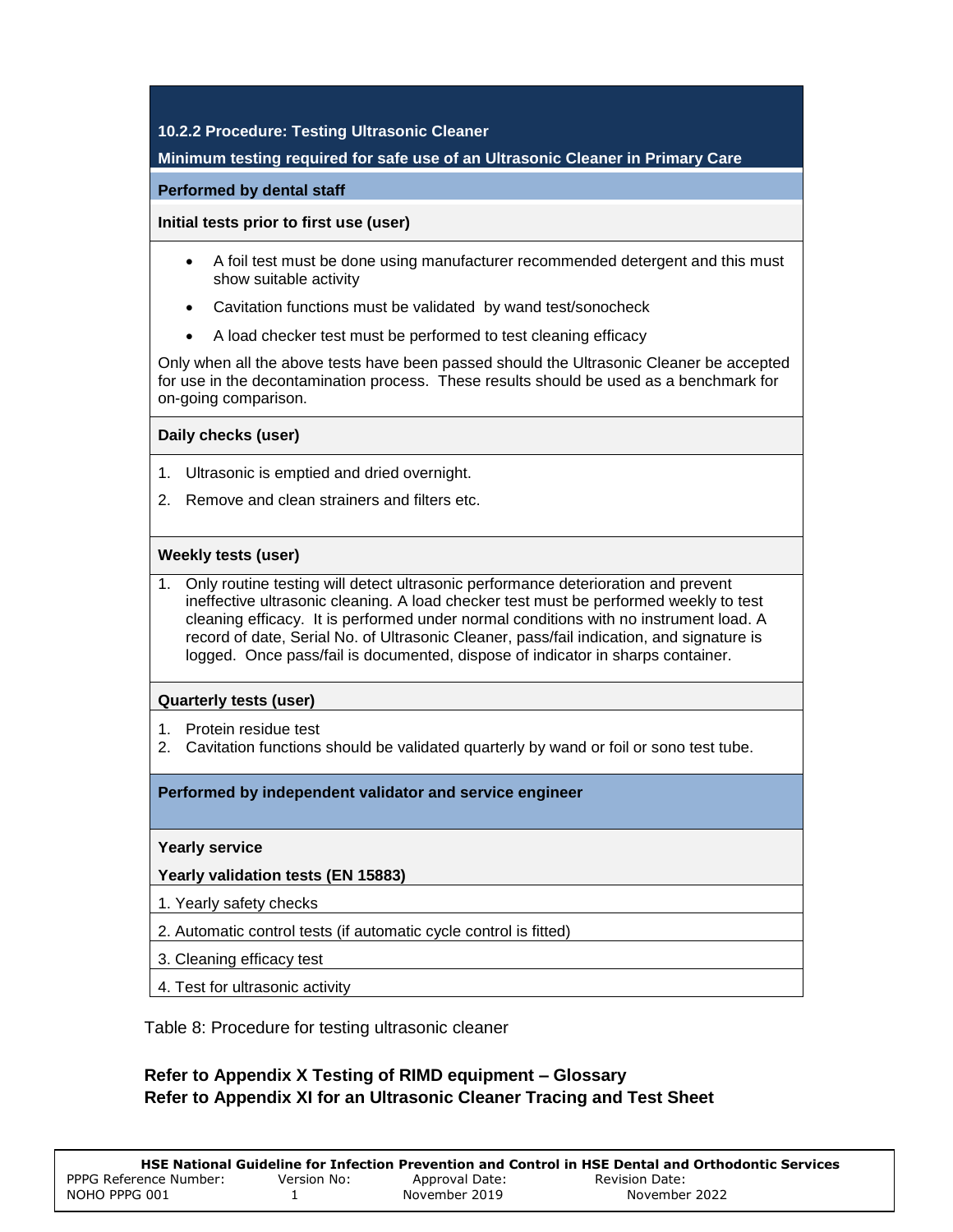# **10.3 Cleaning and Disinfecting of RIMD**

## **10.3.1 Procedure: Cleaning of instruments in Washer Disinfector**

- Washer Disinfector must conform to: EN 15883‐ Part 1, 2 and 5.
- Staff members must be trained in its correct use by the supplier.
- Washer disinfectors provide a verifiable cleaning/disinfection process.
- A data-logger/printer or network cable needs to be supplied to ensure each cycle is recorded, reviewed and signed off by the user prior to inspection and packaging.
- Always operate according to manufacturer's instructions.
- Use a recommended enzymatic cleaner and ensure appropriate chemical storage.
- Daily checks of arms and filters Refer to 10.3.2. Ensure manufacturer's instructions are followed in relation to filter changes to prevent build-up of debris.
- Ensure instruments are placed appropriately in baskets or tray systems, with no overloading or over lapping of instruments. Small items need to be placed in appropriate holders.
- Dental handpieces must be cleaned, decontaminated and sterilised (fully decontaminated) after every patient.
- Dental handpieces are cleaned in the washer disinfector and adaptors are required to be fitted to machine for this purpose. Where all adaptors are not occupied during the cycle, the empty adaptors may need to be capped. Manufacturer's instructions should be followed.

| Handpiece cleaning and disinfection with |                                                                                                                                                                                                                                                                                                                                                                                                                                                                                                                                                                                                                                                                             |                                            | Handpiece cleaning without washer                                                                                                                                                                                                                                                                                                                                                                                                                                                                                                                                                                                                                                                                                         |
|------------------------------------------|-----------------------------------------------------------------------------------------------------------------------------------------------------------------------------------------------------------------------------------------------------------------------------------------------------------------------------------------------------------------------------------------------------------------------------------------------------------------------------------------------------------------------------------------------------------------------------------------------------------------------------------------------------------------------------|--------------------------------------------|---------------------------------------------------------------------------------------------------------------------------------------------------------------------------------------------------------------------------------------------------------------------------------------------------------------------------------------------------------------------------------------------------------------------------------------------------------------------------------------------------------------------------------------------------------------------------------------------------------------------------------------------------------------------------------------------------------------------------|
|                                          | washer disinfector:                                                                                                                                                                                                                                                                                                                                                                                                                                                                                                                                                                                                                                                         |                                            | disinfector:                                                                                                                                                                                                                                                                                                                                                                                                                                                                                                                                                                                                                                                                                                              |
| $\circ$<br>$\circ$<br>$\circ$<br>$\circ$ | Handpieces should be cleaned and<br>disinfected after use in a washer disinfector<br>equipped with adaptors that facilitate<br>irrigation of the internal lumen and<br>channels.<br>Automatic handpiece oilers and thermal<br>washer-disinfectors are ideal for use, as<br>they ensure internal cleaning and<br>lubrication of the handpiece prior to<br>sterilisation in an autoclave.<br>Follow the manufacturer's instructions in<br>relation to lubricating the handpiece.<br>Following automated or manual cleaning<br>and oiling, the handpiece is placed in<br>appropriate autoclave bag and the bag<br>carefully sealed prior to sterilisation in the<br>autoclave. | $\Omega$<br>$\Omega$<br>$\circ$<br>$\circ$ | Where a washer disinfector is not<br>available, clean the outside of the<br>handpiece with a combined<br>detergent/disinfectant wipe. Do not<br>clean or immerse the handpiece in<br>disinfectant. Do not place in the<br>ultrasonic cleaner.<br>Follow the manufacturer's instructions<br>in relation to lubricating the handpiece.<br>Following automated or manual<br>cleaning and oiling, the handpiece is<br>placed in an appropriate autoclave bag<br>and the bag carefully sealed before<br>sterilisation.<br>In an out of hours situation, when it may<br>not be possible to complete the<br>decontamination process, follow the<br>instructions above. However, once the<br>handpiece has been bagged, it should |
|                                          |                                                                                                                                                                                                                                                                                                                                                                                                                                                                                                                                                                                                                                                                             |                                            | be quarantined in a designated                                                                                                                                                                                                                                                                                                                                                                                                                                                                                                                                                                                                                                                                                            |
|                                          |                                                                                                                                                                                                                                                                                                                                                                                                                                                                                                                                                                                                                                                                             |                                            | transport box labelled "contaminated"                                                                                                                                                                                                                                                                                                                                                                                                                                                                                                                                                                                                                                                                                     |
|                                          |                                                                                                                                                                                                                                                                                                                                                                                                                                                                                                                                                                                                                                                                             |                                            | and sterilised at earliest opportunity.                                                                                                                                                                                                                                                                                                                                                                                                                                                                                                                                                                                                                                                                                   |

Table 9: Dental handpiece cleaning and disinfection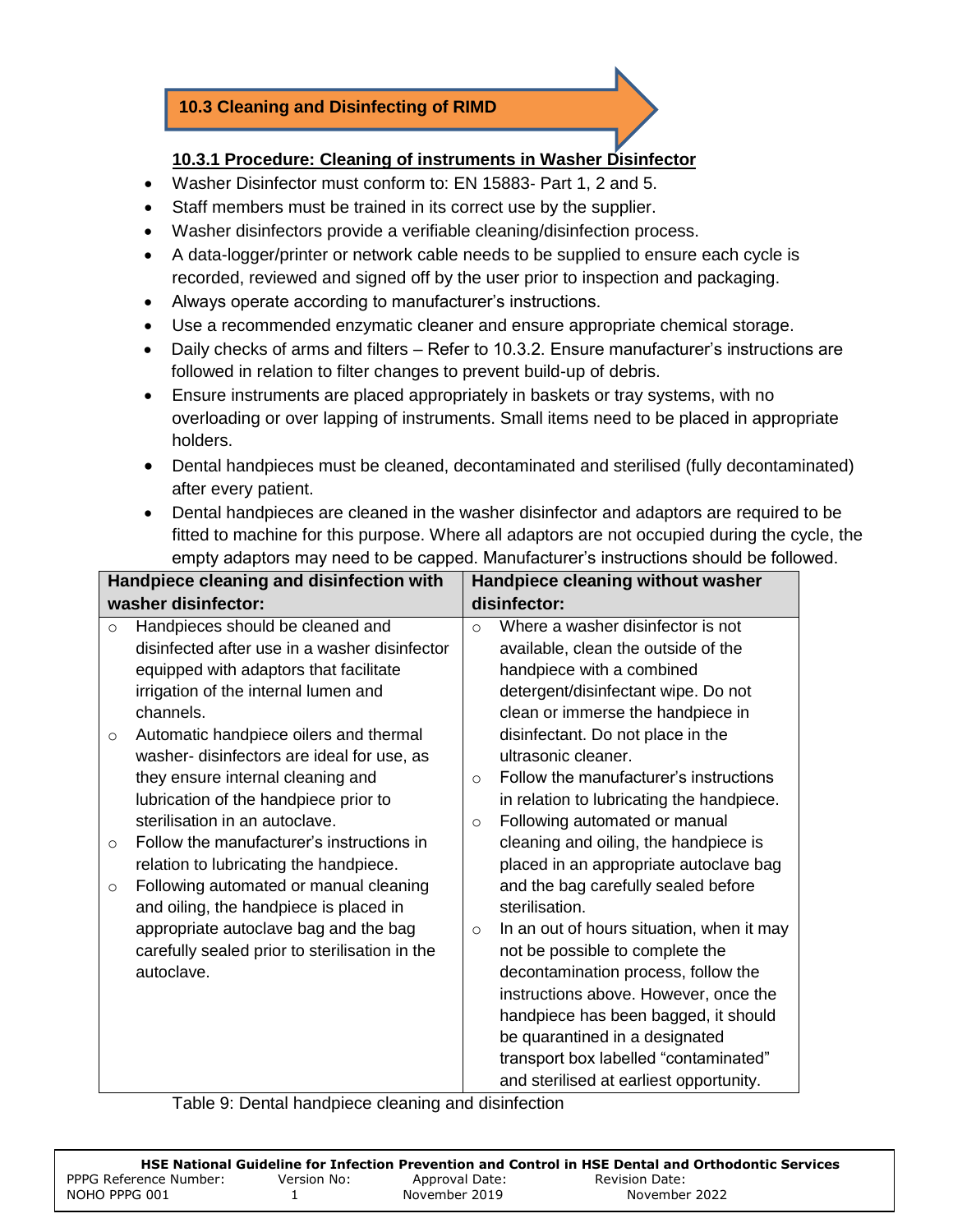- On completion of the washer-disinfector cycle ensure that temperature has reached  $90^{\circ}$ C with a holding time of 1 minute.
- Documentation is required for every washer-disinfector cycle and should contain the following:
	- Washer-disinfector identification number.
	- **Cycle number.**
	- **Type of cycle used.**
	- Date and time of start of cycle.
	- **Critical parameters for the specific washer-disinfector cycle.**
	- **Results of washer-disinfector process.**
	- Signature of designated, appropriate personnel who have been trained in decontamination practices, confirming whether or not the process cycle was within recommended parameters.
	- **Any notes or observation for the process cycle.**
- A weekly load checker test must be performed to test the efficacy of instrument cleaning and a record kept of the test result. See 10.3.2 for further information.
- Instruments must be inspected following washer-disinfector cycle prior to packaging under task lighting.
- If visible debris is noted on the disinfected instruments, reject the load.
	- $\circ$  Check that the instruments were placed appropriately in baskets or tray systems, with no overloading or over lapping of instruments. Check enzymatic detergent levels. Check correct cycle was chosen. If errors were noted, correct same and repeat the cycle.
	- $\circ$  If the load failed because of residual cement on instruments, alert clinical staff to the fact cement had not been cleaned off the instruments at the chair side.
	- $\circ$  Put the contaminated instruments through the Ultrasonic Cleaner if available, or manually clean the instruments (Refer to Appendix XIV)
	- $\circ$  If after repeat cycle and still no errors were noted, do not use the WD and report to Line Manager and Service Engineer. Put appropriate signage on the washer disinfector to alert staff that it is out of service.
- Washer disinfectors must be commissioned, serviced annually and be subjected to annual validation by a competent person. Reports must be kept of all validation, servicing and repairs to comply with EN15883.
- All records should be maintained for a minimum period of 11 years or for the lifespan of the washer disinfector if this is longer.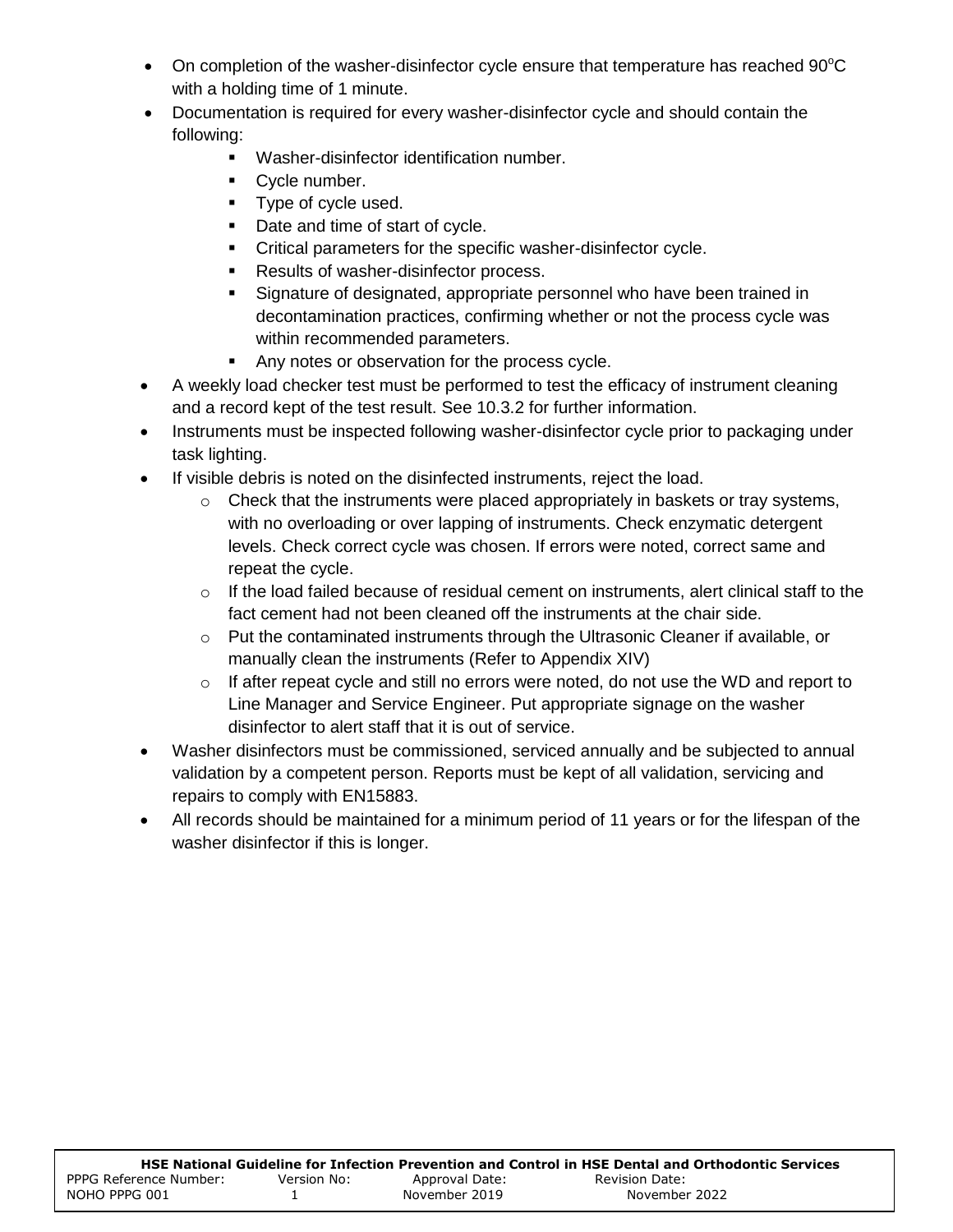## **10.3.2 Procedure: Testing Washer Disinfector**

**Minimum testing required for safe use of a Washer Disinfector in Primary Care**

#### **Performed by dental staff**

#### **Daily checks (user)**

1. Check spray arm rotation for free movement and remove and clean strainers and filters etc.

2. Check spray nozzles for blockage (paying particular attention to those fitted to carriages for instruments)

#### **Weekly tests (user)**

1. Process challenge device – load check test

2. Protein residue test

#### **Performed by independent validator and service engineer**

#### **Yearly service**

#### **Yearly validation tests (EN 15883)**

1. Yearly safety checks

2. Automatic control tests

3. Verification of calibration of WD instruments

4. Chemical additive dosing tests for reproducibility and low level detection

5. Cleaning efficacy test

6. Thermometric test for thermal disinfection

Table 10: Procedure for testing washer disinfector

(Note: This is the minimum set of tests required to establish continued performance of the Washer Disinfector to specification). Validation of decontamination reprocessing equipment must be independently measured using dataloggers equipment that has been calibrated and measured to source documents.

#### **Refer to Appendix X Testing of RIMD equipment – Glossary**

**Refer to Appendix XII for a Sample Washer Disinfector Tracing and Test Sheet**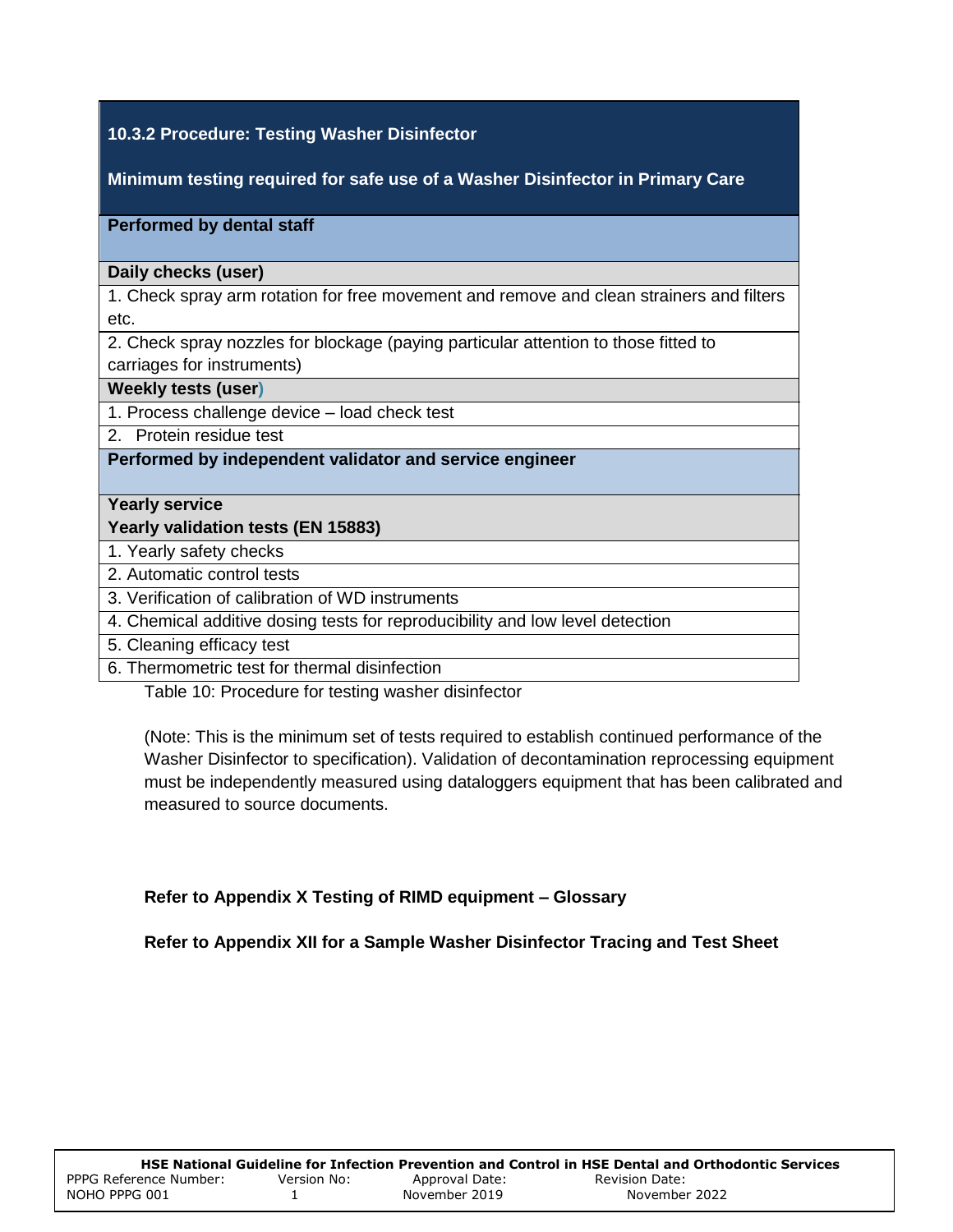#### **10.4.1 Inspection of instruments**

- Inspect all instruments under task lighting prior to packing to ensure that they are clean, intact and that there are no chips, worn spots, flaking or other damage or visible contaminants.
- If the RIMD does not pass visual inspection, it must be returned for a repeat cleaning cycle.

## **10.4.2 Packaging of instruments**

- After the cleaning and inspection process is complete, the RIMD should be bagged/ wrapped. Bagging/pouches allows the RIMD to be protected by an effective bio-barrier during storage.
- Seal the bags carefully according to manufacturer's instructions along the adhesive strip. A selection of bag sizes should be available. Autoclave bags must be available in the contaminated zone.
- Only when the load is ready to be put into the autoclave, does dental staff member label the pouches/packs and commence the cycle using a labelling gun specific to each autoclave
- The label should record the date, cycle number and autoclave serial number. The autoclave serial number is pre-set on the labelling gun. Therefore, a labelling gun should not be used with a different autoclave without re-setting the autoclave number on the labelling gun. The labelling gun should be kept in the contaminated zone in the surgery/LDU.
- The label must be legible if not, the ink cartridge must be changed. A corresponding label must be placed on instrument track/trace record sheet.

## **10.4.3 Loading of steriliser**

- Items are loaded within the boundaries of the chamber so that they do not touch the chamber walls.
- Items packed in flexible packaging materials (pouches) can be loaded on edge to edge with paper against laminate, or flat on the tray. The directional placement of the autoclave pouch on the tray should be according to manufacturer's instructions i.e. paper-side down or laminate down.
- Load trays loosely to capacity.
- Closed non-perforated containers do not allow steam penetration and are not suitable for use.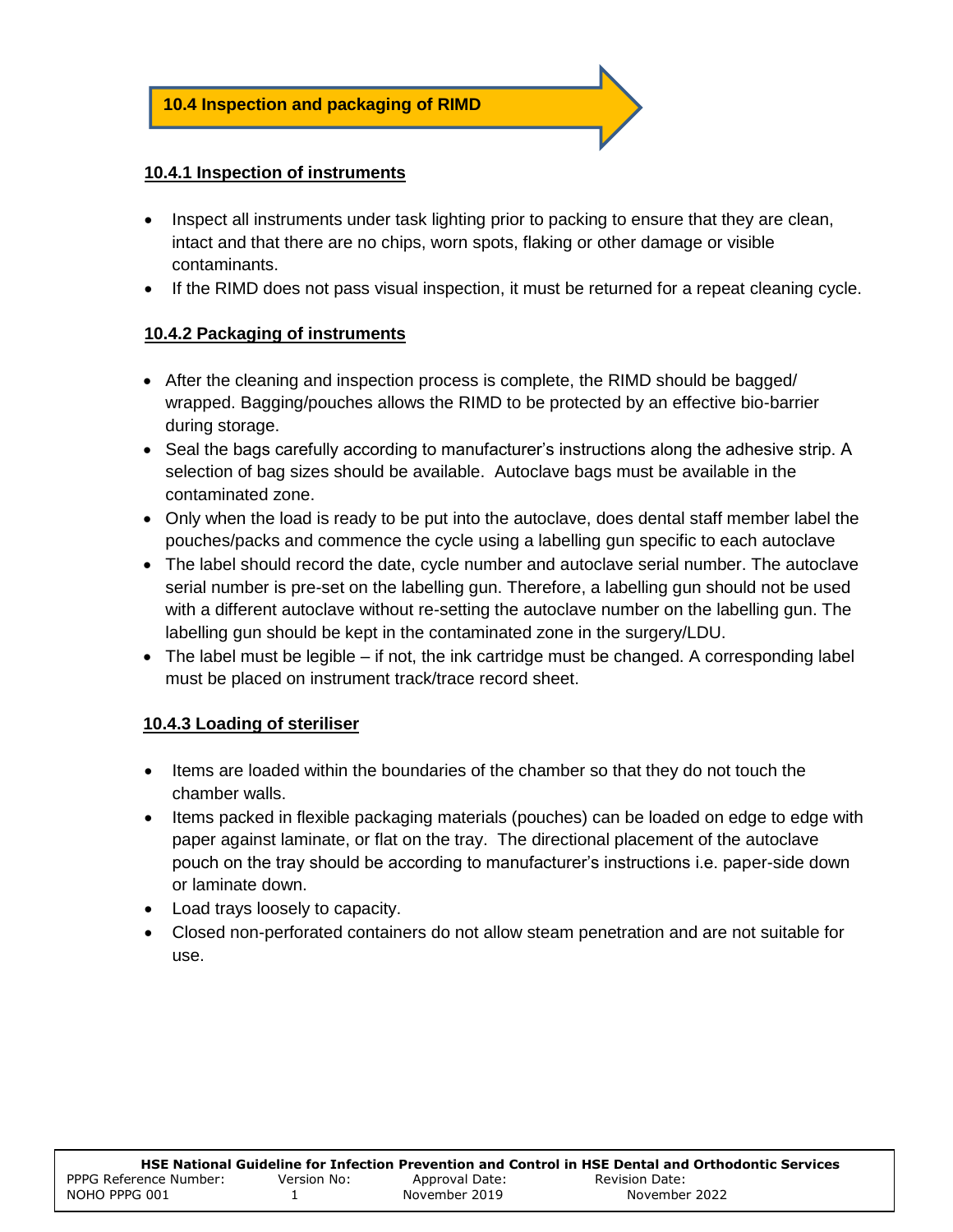



Figure 4: Loading of steriliser

The above diagram illustrates the correct procedure for loading of items in the steriliser.

**10.5 Sterilisation of RIMD**

A Class B vacuum autoclave must be used to sterilise dental RIMD. It is important that systems are in place to record (track) the sterilising stage of the decontamination cycle of RIMD and to be able to link these RIMD with patients on whom they have been used (trace). The steriliser must be commissioned to EN 13060 and EN 17665, is subject to a planned preventative maintenance programme and annual re-validation

#### **10.5.1 Sterilisation of RIMD**

- Vacuum steam sterilisation is the most practical method for sterilising reusable invasive medical devices in dental clinics. It is rapid, non-toxic and can effectively destroy microorganisms and thus is the method of choice for sterilising dental RIMD.
- Do not overload the autoclave. Space out bags of instruments, placing the bags on their side in a rack or "clear side up" if on a tray.
- The Universal Program 134 $^0$ C wrapped instruments cycle is the only cycle that must be used for dental instruments in a Class B autoclave.
- Press start on the cycle to commence the process.
- On completion of the cycle, staff must validate that the cycle reached the required parameters for the required time as follows:
- **The printout for each cycle must be examined. The dental staff member must highlight the cycle number, the temperature reached and the time temperature held i.e. 134<sup>0</sup>C for a minimum of 3 minutes. The instrument track/trace record sheet (Appendix XIII) must be completed and signed.**
- The printout must be legible and attached to the instrument track/trace record sheet if not legible change the print ribbon of the printer.
- Where autoclave cycle data is recorded in electronic format, cycle parameters must be checked and signed off before instruments are used/ placed in storage.
- Provided that the cycle has passed, remove instruments and store in a clean, dry location.
- They may be stored **for 12 months if packaging is intact.**
- Before instruments are removed from the autoclave bag for patient use, the bag must be examined for damage and checked that the colour indicator has changed.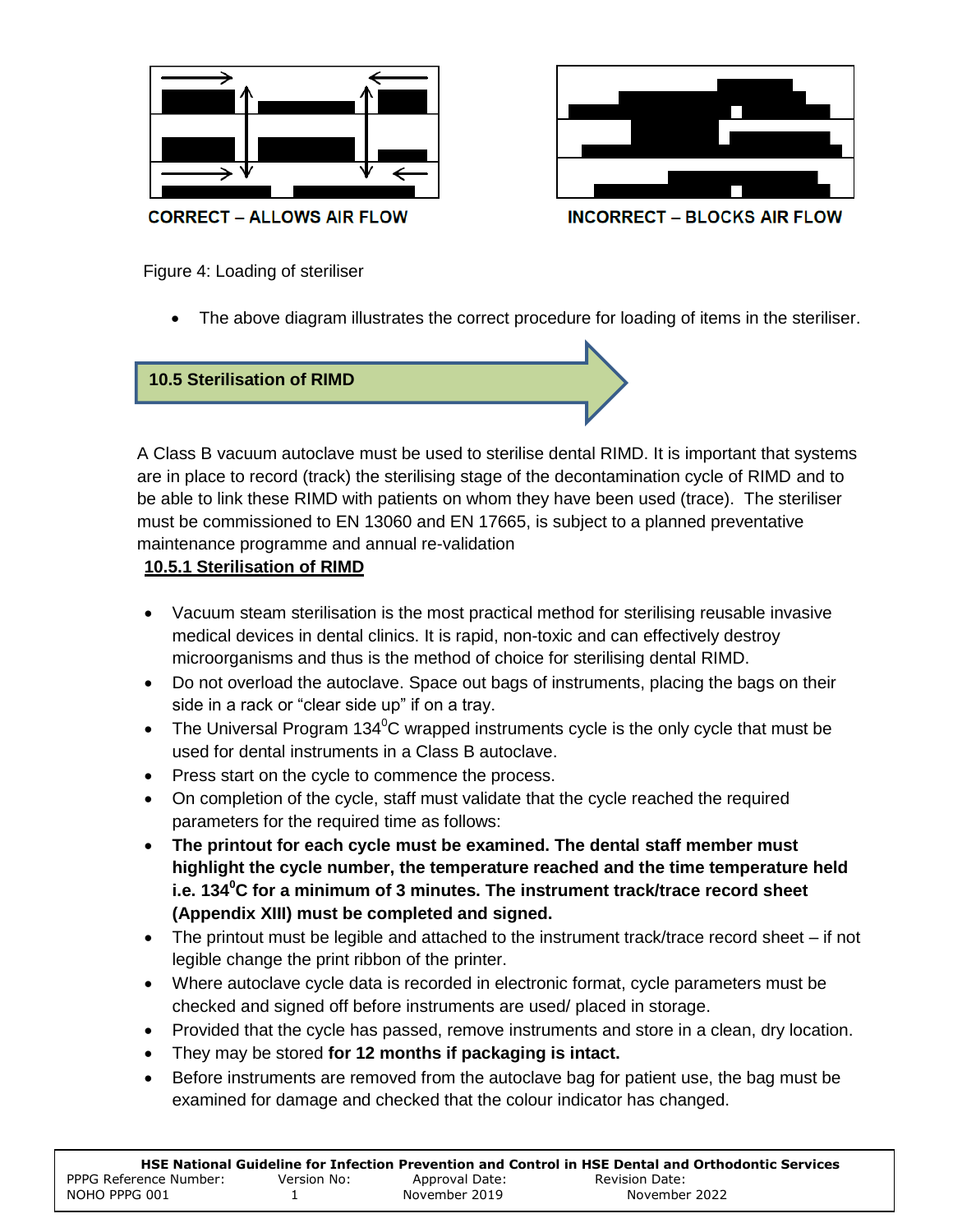- If the bag is damaged or if the colour indicator has not changed, the instruments must be re-sterilised before use and the reasons for the failure investigated.
- If the bag is wet, staff should repack and reprocess the wet items. Staff should report issue, arrange a service call out and ideally take note of the following:
	- $\circ$  What time of the day are the wet loads occurring? (time of day, second cycle of day etc.)
	- $\circ$  Where in chamber was the affected pack? (top/middle/bottom/front rear etc.)
	- o Was the load a typical load or was it light/heavy/mixed?
	- o Photograph of full load, showing pack position
	- o Photograph of pack showing moisture
- When an instrument pack is used the details from the label must be attached to/entered on to the patients chart/record (trace).
- At the end of the day the autoclave must be drained if not connected to a continuous water drain. Autoclaves are pressure vessels and must be switched off before leaving the clinic at the end of the day.

# **Sterilisation of handpieces prior to sending for repair/maintenance:**

- If a handpiece is to be sent for repair/ service or maintenance, it must be cleaned and sterilised. A completed Decontamination Record form must be completed and sent with the handpiece.
- Remember to surface disinfect air motor and/or coupling after each use with a combined wipe. Some air motors are autoclavable and there will be a symbol on the motor to indicate this or check with the supplier. Most couplings are not autoclavable. Follow manufacturer guidelines.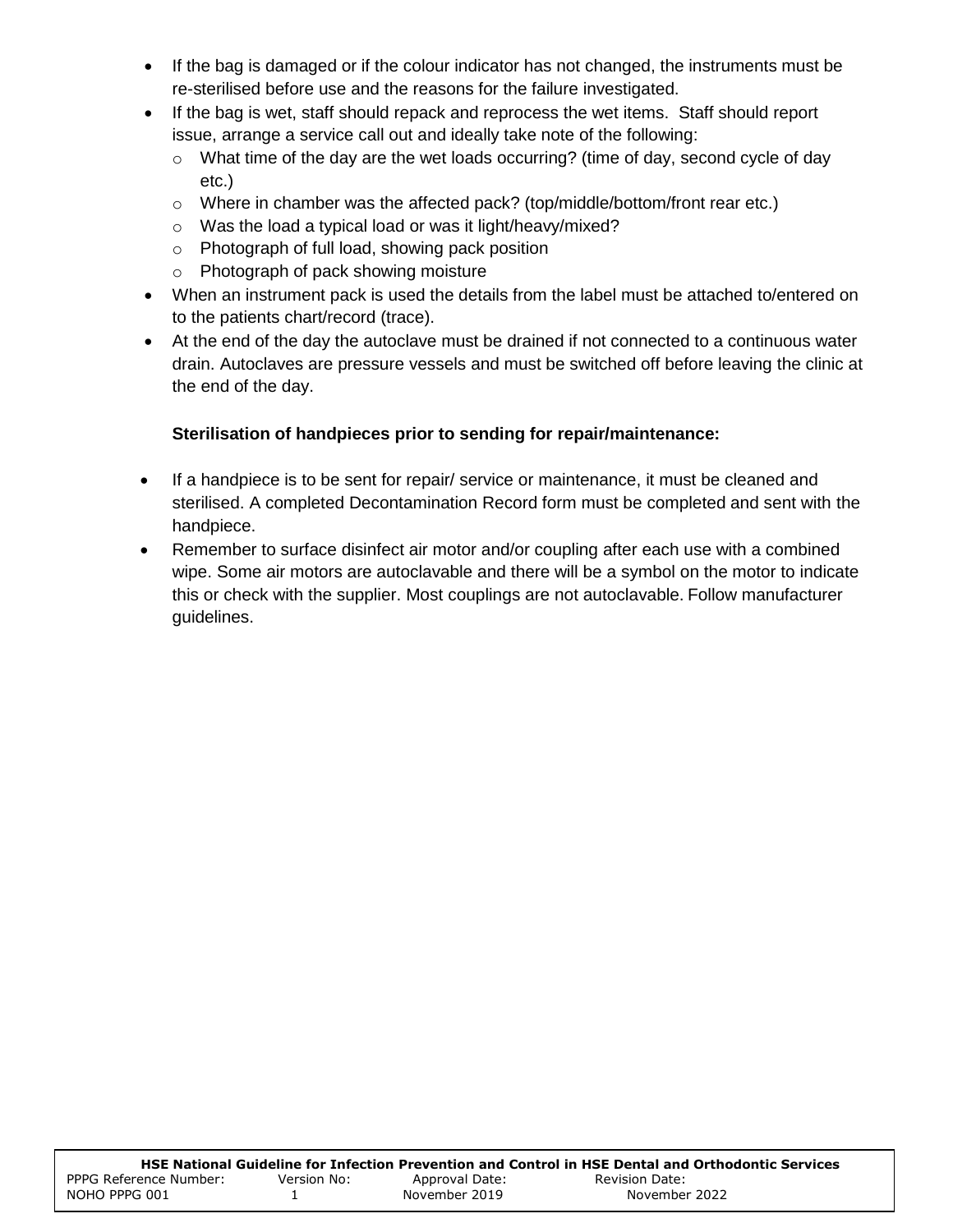### **10.5.2 Testing of Sterilisers**

#### **Sterilisation temperature, steam pressure and hold time**

| <b>Minimum</b><br><b>Sterlisation</b> | Corresponding<br><b>Steam Pressure</b> | <b>Maximising</b><br><b>Permissible</b> | <b>Minimum</b><br><b>Sterilisation Hold</b> |  |
|---------------------------------------|----------------------------------------|-----------------------------------------|---------------------------------------------|--|
| Temperature                           |                                        | <b>Temperature</b>                      | Time                                        |  |
| $134^{\circ}$ C                       | 2.30 Bar gauge                         | $137^{\circ}$ C                         | 3 Minutes                                   |  |

| <b>Weekly and Annual Testing of Autoclave</b>                      |                                 |
|--------------------------------------------------------------------|---------------------------------|
| <b>Performed by dental staff</b>                                   | <b>Class B Steam Steriliser</b> |
| <b>Daily Checks</b>                                                |                                 |
| Check door seals and locks                                         | Yes                             |
| Steam penetration test (Refer to 10.5.2 (ii))                      | Yes                             |
| Cycle record and tracing sheet (Appendix XIII)                     | Yes                             |
| <b>Weekly checks/tests</b>                                         |                                 |
| 1. Air leakage test i.e. Vacuum test (Refer to 10.5.2(i))          | Yes                             |
| Performed by independent validator and service                     |                                 |
| engineers                                                          |                                 |
| <b>Annual Service</b>                                              | <b>Yes</b>                      |
| <b>Annual Validation Tests for Sterilisers</b>                     | <b>Yes</b>                      |
| 1. Air leakage test (automatic)                                    | Yes                             |
| 2. Air leakage test (manual) (temperature and pressure<br>sensors) | Yes                             |
| 3. Automatic control test                                          | Yes                             |
| 4. Verification of calibration of steriliser instruments           | Yes                             |
| 5. Thermometric tests for a full load                              | Yes                             |
| 6. Porous load dryness test                                        | Yes                             |
| 7. Test for performance re-qualification as required by the user   | Yes                             |
| 8. Air leakage test (automatic) (sensors removed)                  | Yes                             |
| 9. Steam penetration test                                          | Yes                             |
| 10. Insurance company pressure test (18 mths)                      | Yes                             |

Table 11: Procedure for testing autoclave

Annual testing and servicing is performed by a qualified engineer.

(Note: Instruments used in the validation of decontamination equipment must be independently calibrated to published standards)

## **Refer to Appendix XIII for a Sample Autoclave Tracing and Test Sheet**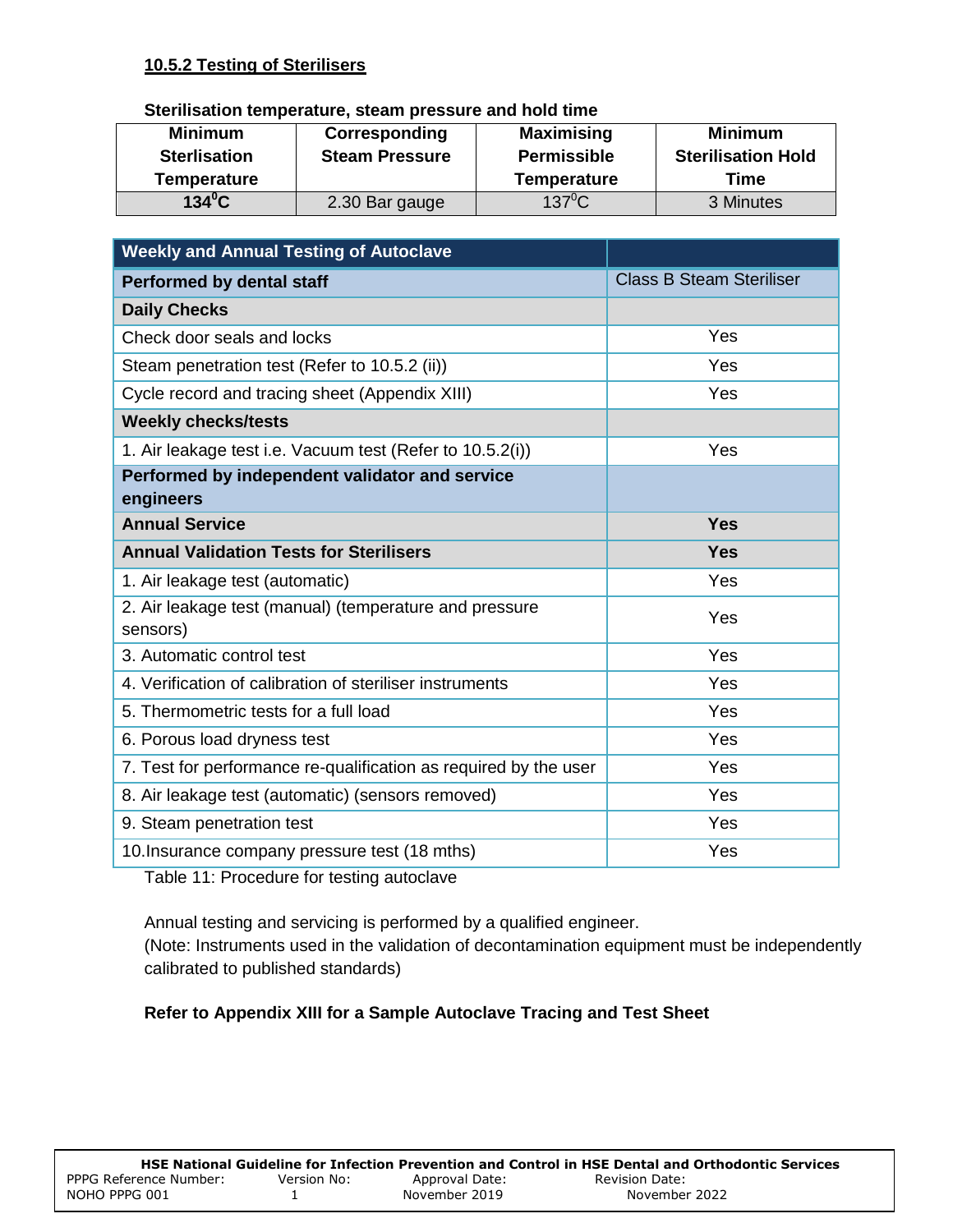## **10.5.2 (i) Vacuum/Air Leakage test**

- **A vacuum test must be done weekly on a cold, empty autoclave on the first day of the week when the clinic is in use.**
- This must be the first cycle of the day.
- Close autoclave door and select Vacuum Test. Press start.
- At the end of the cycle, highlight the leak rate, and cycle number.
- The leak rate must be at or below 1.3mbar.
- Attach a label to the track & trace sheet showing the cycle number, date and autoclave number. Indicate pass/fail of cycle and sign same.
- If the Vacuum test fails, run the cycle again as per manufacturer's instructions.
- If it fails again, do not use autoclave, inform a senior member of staff.
- Put appropriate signage on autoclave to alert staff that it is temporarily out of service.
- Report the problem to senior member of staff and inform a Dental Engineer who will arrange a call-out, check the machine and inform when machine can be released back into service.
- Write up details of the fault in the 'record of autoclave faults/repairs' book held with each autoclave.

# **10.5.2 (ii) Steam Penetration Test e.g. Helix Test or Bowie Dick Test**

- A steam penetration test must be done daily to test the steam penetration into a lumened instrument e.g. handpiece. The Helix test is recommended unless the Bowie Dick test is specified by autoclave manufacturer (note 3).
- **This is the first cycle each day (when a vacuum test is due, the Helix test should be done after the vacuum test). If the steriliser is used continuously then the test cycle should be performed at the same time each day.**
- For autoclaves not connected to water supply, first put RO/Sterile/Purified water into the water reservoir. Place a loaded challenge device (Helix Device or Bowie-Dick Device) on a tray in an otherwise empty autoclave.
- Ensure there is a paper insert in the challenge device and that it is inserted correctly i.e. folded once and inserted into the device, closed end first.
- The device should not touch the internal walls of the autoclave.
- Close door and select Helix/ Bowie Dick cycle. Press Start.
- When cycle is complete check parameters reached i.e. Temperature 134 $^0$ C held for a minimum of 3 minutes.
- Highlight on printout the temperature reached, the hold time and the cycle number.
- Remove challenge device and confirm that there has been a complete colour change of paper insert.
- Attach the insert to the dated diary sheet. Indicate pass/fail of cycle and sign same.
- Attach a print out of successful steam penetration test to the track & trace log (Appendix XIII) showing the cycle number, date and autoclave number.
- When the Helix test kit is used, follow manufacturer's instructions regarding when a new device must be purchased. The device must not be used if damaged by wear and tear.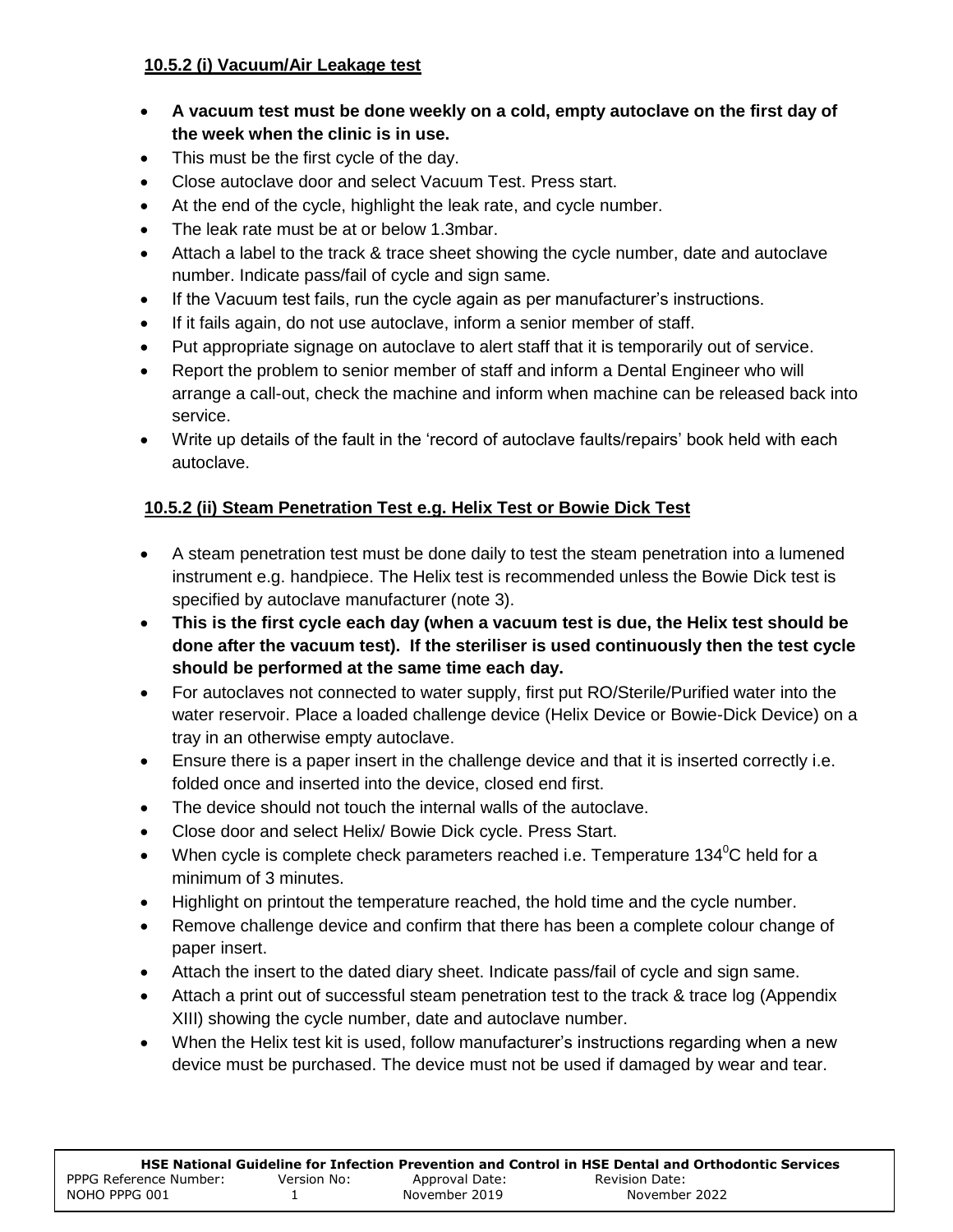- If the steam penetration test fails, repeat the process as per manufacturer's instructions. If the test fails again, do not use the autoclave, inform a senior staff member. Put appropriate signage on autoclave to alert staff that it is temporarily out of service. Report the problem to senior member of staff and inform a Dental Engineer who will arrange a call-out, check the machine and inform when machine can be released back into service.
- Write up details of the fault in the 'record of autoclave faults/repairs' book held with each autoclave
- Note 1: Manufacturers of Class B Sterilisers will indicate if a warm up cycle is needed prior to running daily tests
- Note 2: Manufacturers will specify a specific cycle to be used for the Steam Penetration Test e.g. a Bowie Dick cycle. This cycle may have a reduced drying time and/or specific sterilisation holding time
- Note 3: Manufacturers of the Class B Steriliser will specify whether it is a Helix Test or Bowie Dick test that is needed daily.

# **Refer to Appendix X(i) for further information on Process Challenge Device and Chemical Indicators.**

# **10.5.2 (iii) Autoclaves maintenance records**

- A separate folder/log book containing the test sheets must be kept for each autoclave.
- All maintenance and service records associated with the individual autoclave must be kept in its individual folder/log book.
- If an autoclave is moved to a different location, then its individual folder/log book etc. must go with it.

# **10.5.2 (iv) Care of the autoclave**

- Autoclaves can become contaminated with endotoxins, particles, oil and other materials that will compromise their proper functioning. It is therefore very important to keep reservoirs and sterilisation chambers clean. In non-self-draining autoclaves, drain both feed and waste reservoirs at the end of the day. It is essential that the tubing and strainers are cleaned regularly in non-self-draining autoclaves. If these are not cleaned regularly they can become contaminated.
- Only sterile or other appropriate quality water (e.g. reverse osmosis (RO) or distilled water) must be used in autoclaves. **The following steps will help to minimise contamination of the autoclave, improving the decontamination process:**
- Make sure that all instruments are clean and dry before placing in the autoclave.
- Lubricate handpieces in accordance with the manufacturer's instructions and place in a bag before putting them in the autoclave. This will reduce oil contamination of the autoclave.
- Drain the autoclave at the end of the day if not connected to a continuous water supply or if the equipment is not going to be used again that day.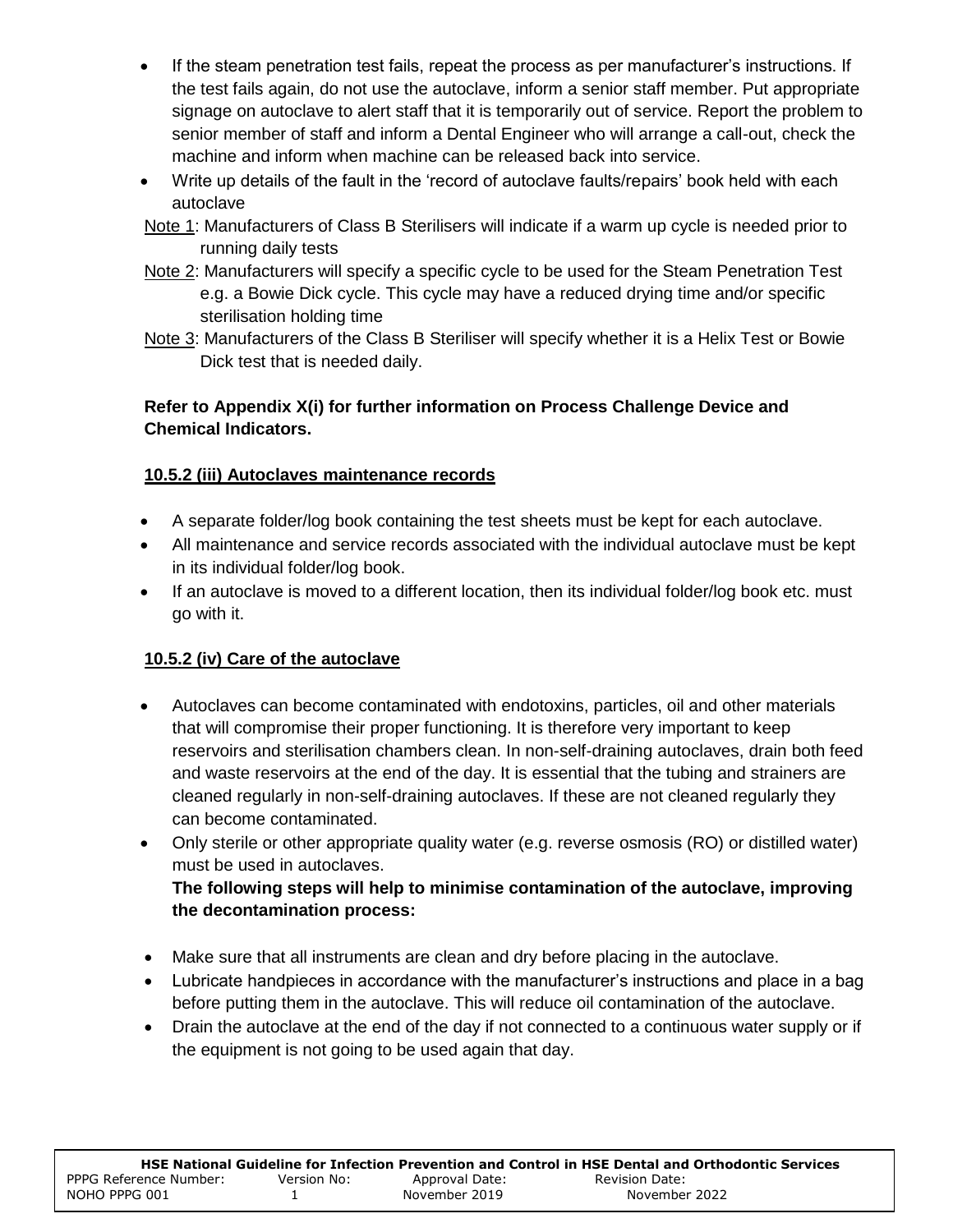**There are occasions when a steriliser will need to be evaluated outside of the annual requirement. Changes to be considered (if applicable) shall include:**

- $\circ$  Replacement of a process control part which could cause a process parameter to change (e.g. replacement of a drain probe or replacement of a Central Processing Unit card);
- o Replacement of a part which could cause an increase in leakage into the steriliser chamber;
- o Variation of homogeneity in the steriliser chamber;
- o New or modified software and/or hardware;
- o Any change to a process parameter or
- $\circ$  Any change of packaging and/or packaging procedure; load configuration
- **Autoclaves must be serviced annually and be subjected to annual validation and pressure checks by a competent person. They must also be subject to pressure testing every 18 months. Reports must be kept of all validation, servicing and repairs of autoclaves. The use of an authorised engineer is recommended if there are any concerns with validation reports. Click here for a list of authorised engineers**[https://www.iheem.org.uk/IHEEM-Authorising-Engineer-Decontamination-](https://www.iheem.org.uk/IHEEM-Authorising-Engineer-Decontamination-Register)**[Register](https://www.iheem.org.uk/IHEEM-Authorising-Engineer-Decontamination-Register)**

# **10.5.3 Unloading of sterilisers**

- On completion of the cycle, the load is removed from the steriliser and a visual inspection made to ascertain that the load is dry, and that sterilisation indicators have made the required colour change.
- Packaging is checked to ensure it is intact. Items in punctured packaging must be repackaged and re-sterilised.
- Check physical indicator data (display, data card or printout) at the completion of cycle to ascertain the required parameters have been met (known as parametric release). Highlight the parameters, sign the printout and file it accordingly.
- Declaring a product sterile, based on the records demonstrating that the process parameters have been met is called parametric release.
- Directly after the sterilising process, items are vulnerable to recontamination by moisture or improper handling.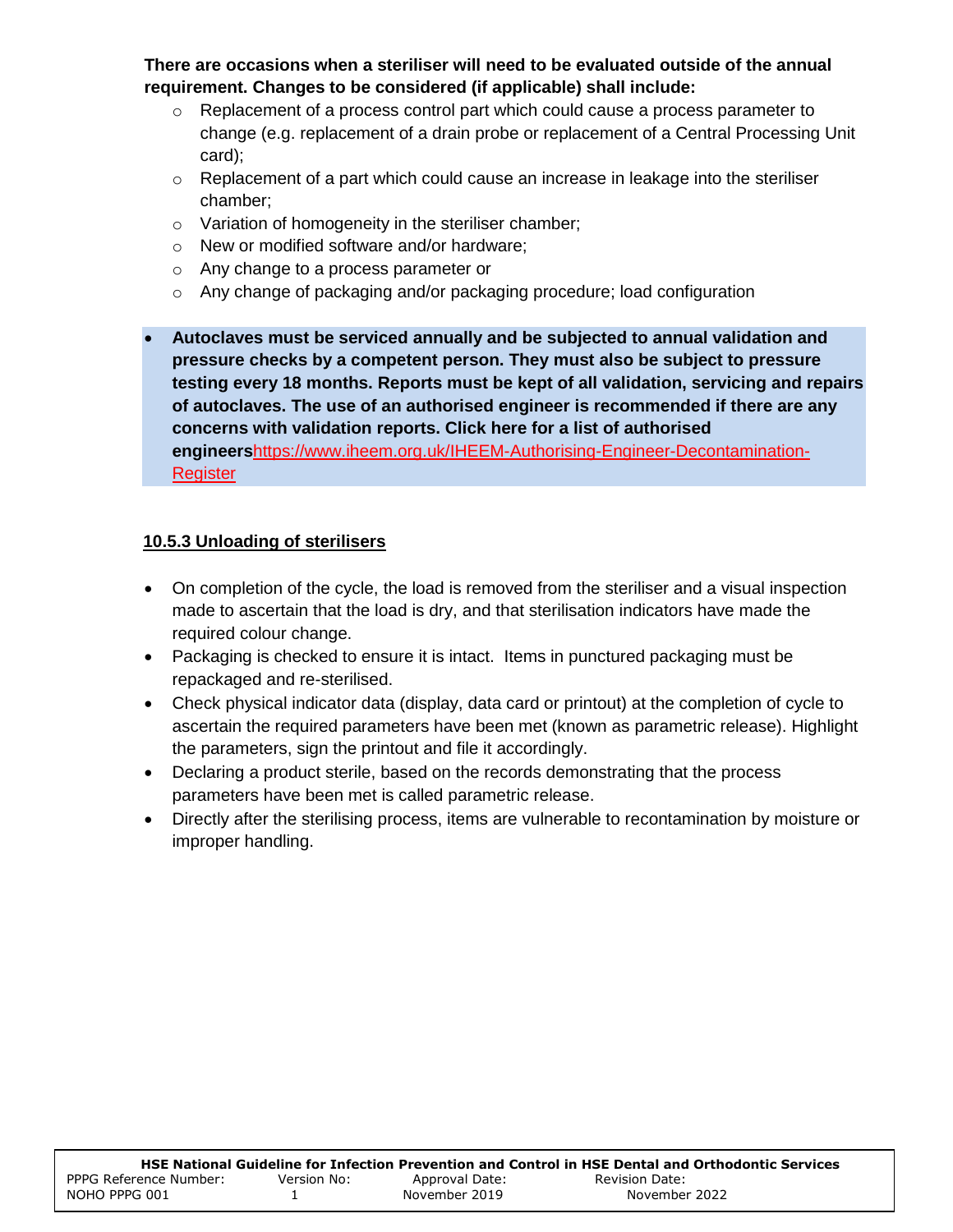- All decontaminated RIMD must be stored in such a way that their integrity and sterile state is maintained. Dental RIMD packs should be stored in a clean, dry environment and protected from sharp objects that may damage the packaging.
- They must be stored in a way that maintains the integrity of the packaging bag. Packs should also be rotated and subject to minimal handling before use.
- They may be stored in the surgery in a dedicated drawer or best practice recommends storage in a dedicated clean store or a storage area within the clean room of the decontamination rooms.
- Bags should be inspected in the surgery before opening to ensure they have not been compromised (damaged, wet or open), are correctly labelled, are in date (12 months) and chemical indicator is the correct colour . If in doubt re-clean, repack and re-sterilise.

Refer to the HSE Standards and Recommended Practices for Dental Services (Local Decontamination Unit) for further information. Access through links:

[https://www.hse.ie/eng/about/who/qid/nationalsafetyprogrammes/decontamination/guidance](https://www.hse.ie/eng/about/who/qid/nationalsafetyprogrammes/decontamination/guidance-for-application-of-standards-and-recommended-practices-in-primary-care-local-decontamination-units.pdf)[for-application-of-standards-and-recommended-practices-in-primary-care-local](https://www.hse.ie/eng/about/who/qid/nationalsafetyprogrammes/decontamination/guidance-for-application-of-standards-and-recommended-practices-in-primary-care-local-decontamination-units.pdf)[decontamination-units.pdf](https://www.hse.ie/eng/about/who/qid/nationalsafetyprogrammes/decontamination/guidance-for-application-of-standards-and-recommended-practices-in-primary-care-local-decontamination-units.pdf)

[https://www.hse.ie/eng/about/who/qid/nationalsafetyprogrammes/decontamination/standards%](https://www.hse.ie/eng/about/who/qid/nationalsafetyprogrammes/decontamination/standards%20for%20dental.pdf) [20for%20dental.pdf](https://www.hse.ie/eng/about/who/qid/nationalsafetyprogrammes/decontamination/standards%20for%20dental.pdf)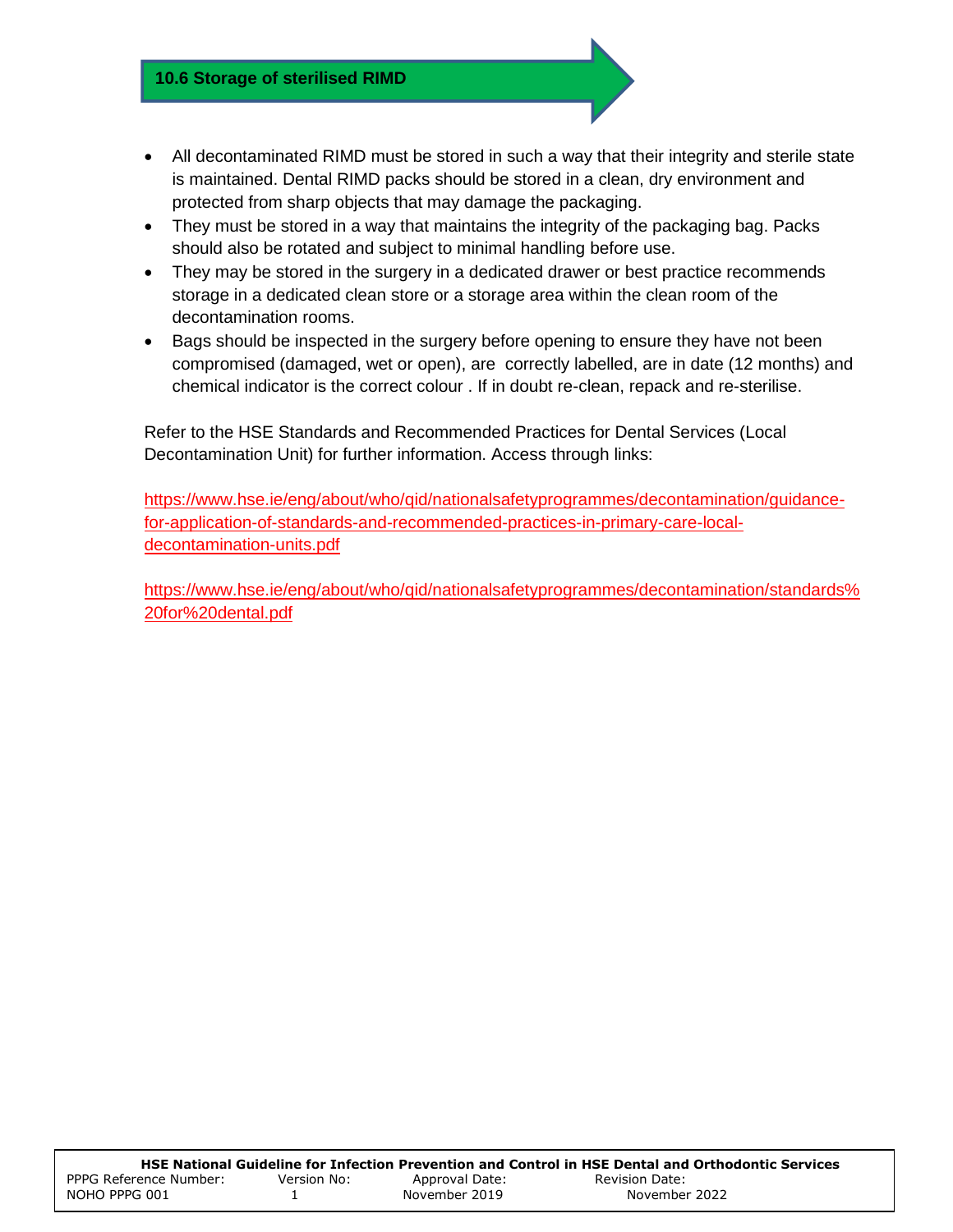## **Appendix IX Decontamination of RIMD in single surgeries**

### **Single surgeries with an Ultrasonic Cleaner**

## Zoning

- The dental surgery must have clearly designated zones to facilitate the decontamination and sterilisation of instruments. Decontamination begins in the "dirty/contaminated" zone and follows a flow to the bagging and sterilisation of clean instruments in the "clean" zone.
- Dirty instruments after use should be placed in a sealed container located in the "contaminated" zone.
- In a single surgery the location of the sealed container of contaminated instruments should indicate the start of the flow from contaminated to a clean zone.
- The flow from contaminated to clean must not be interrupted.

# Use of sink

- A single surgery must have a designated Hand Hygiene sink and an instrument rinsing sink.
- The sink which is used for rinsing instruments should not be used as a designated Hand Hygiene sink.

## Decontamination process

- Dirty instruments are removed from the sealed container and placed directly into the basket of the Ultrasonic Cleaner
- They can be rinsed if visibly soiled prior to the ultrasonic cleaning cycle.
- After ultrasonic cleaner cycle, if instruments are still dirty they are returned to the ultrasonic cleaner for further cleaning.
- Once satisfactorily cleaned, the instruments are then rinsed in the sink and must be visibly checked under task lighting.
- If unavoidable, retained debris can be manually removed. Refer to Appendix XIV Manual Cleaning of Instruments.
- Where no washer disinfector is in use, instruments once cleaned should be dried with lint free paper towel before bagging.
- Cleaned instruments once bagged and labelled are placed in the autoclave for sterilisation.

## **Single surgeries with a Washer Disinfector (Refer to 10.3)**

 If a Washer Disinfector is available in the surgery, the instruments should be processed through the Washer Disinfector, bagged, and sterilised.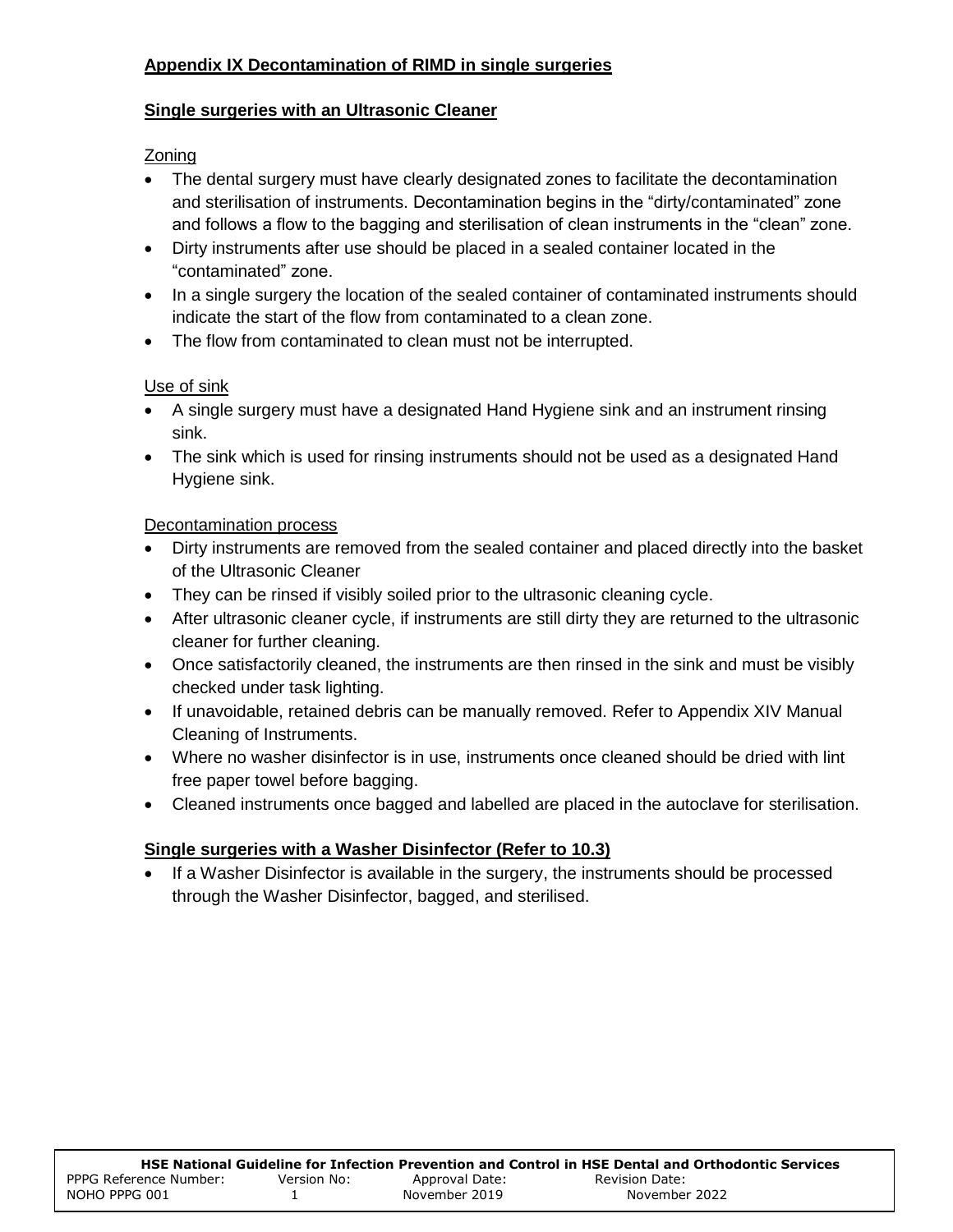# **Appendix X Testing of RIMD equipment – Glossary**

| <b>Cleaning Efficacy Visual</b><br><b>Test</b>                              | This happens after the washer disinfector or ultrasonic cleaner<br>and before the autoclave. Each instrument that has been<br>cleaned must be inspected under an illuminated magnifier to<br>ensure that all dirt and debris has been successfully removed.<br>Any instruments that are found to still have debris must go<br>through the cleaning stage again.                                                                                                                                                                                                                                                                                                                                                                                                                |
|-----------------------------------------------------------------------------|--------------------------------------------------------------------------------------------------------------------------------------------------------------------------------------------------------------------------------------------------------------------------------------------------------------------------------------------------------------------------------------------------------------------------------------------------------------------------------------------------------------------------------------------------------------------------------------------------------------------------------------------------------------------------------------------------------------------------------------------------------------------------------|
| <b>Automatic Control Test</b>                                               | This test is used to determine that all the stages of the<br>steriliser are consistent with previous days. If the steriliser has<br>a printer or data logger this is carried out automatically,<br>providing that cycle monitoring is present (please consult the<br>manufacturer if you are unsure). If not, this test will involve the<br>user timing each stage and recording the times in a log book.<br>The test will then be signed off daily but only if the results are<br>consistent with the previous day.                                                                                                                                                                                                                                                           |
| <b>Cleaning Efficacy Test</b>                                               | This test is designed to challenge the cleaning efficacy of the<br>washer disinfector and ultrasonic cleaner and tests if the<br>equipment's ability to perform adequately. A test soil strip is<br>placed into the equipment and a cycle is commenced. Once<br>finished the test strip is checked for any remaining soil residue<br>and the results are recorded e.g. Browns load checker,<br>washcheck.                                                                                                                                                                                                                                                                                                                                                                      |
| <b>Protein residue test</b>                                                 | This test is used to ensure that the instruments which have<br>been cleaned are free from protein that is not visible to the<br>naked eye. Washers may fail to clean for many reasons. Tests<br>should provide a means of monitoring the variables that<br>influence the effectiveness of a washer. Some of these<br>variables are water quality, time, detergent, enzyme,<br>temperature, pH level, agitation, speed, initial temperature,<br>drying time, obstructions, and insufficient amount of<br>chemicals. After the cleaning process a random instrument is<br>taken from the load and a protein detection method is used to<br>determine the cleanliness using products such as Resistest<br>(Steris) Clean-Trace (3 M), Pyromol (Pereg) valisafe and<br>Medi Check. |
| <b>Ultrasonic Activity Test</b><br>Foil<br><b>Wand</b><br><b>Sono check</b> | This is designed to ensure that the cavitation effect of the<br>ultrasonic is working effectively and evenly throughout the<br>ultrasonic cleaner.<br><b>Foil test</b><br>Using strips of adhesive tape across the top of the cleaner,<br>suspend nine strips of prepared foil in the cleaner in a 3x3<br>grid. Ensure that the rolled bottom end of each foil strip is no<br>more than 10mm above, but not touching the bottom of the<br>cleaner. Run the cleaner for a pre-determined time, remove<br>the foil strips and blot dry and record the results. The strips<br>should all reflect similar erosion patterns.                                                                                                                                                        |

|                        |             |                | HSE National Guideline for Infection Prevention and Control in HSE Dental and Orthodontic Services |
|------------------------|-------------|----------------|----------------------------------------------------------------------------------------------------|
| PPPG Reference Number: | Version No: | Approval Date: | Revision Date:                                                                                     |
| NOHO PPPG 001          |             | November 2019  | November 2022                                                                                      |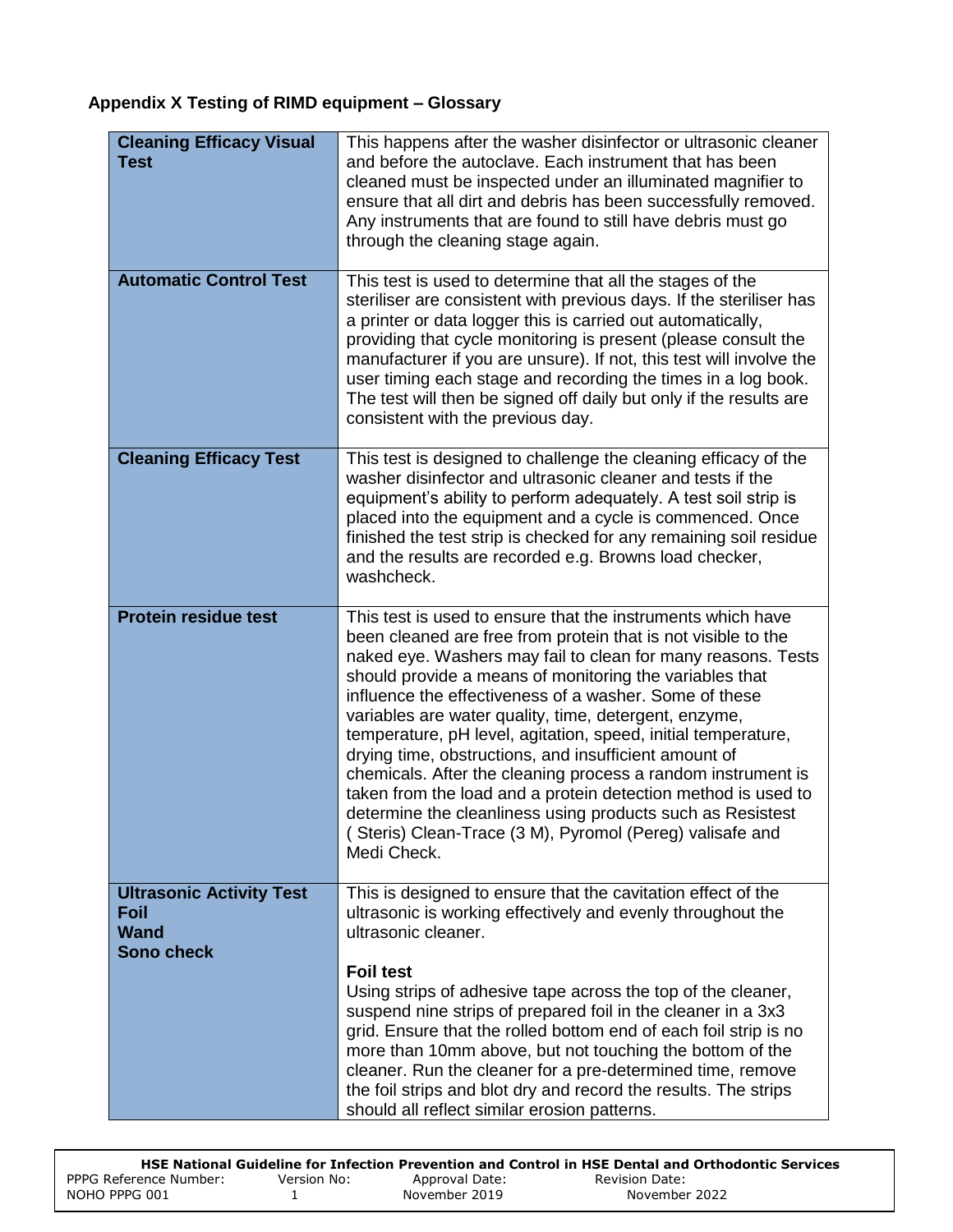| <b>Wand test</b>                                                                                                                                                                                                                                                                                                                                                                                                                                                                                                                                                                                                                                                                                                                                                                                                                                                                                                                                                                                                                                                                                                                                                                                                                                                                                                                            |
|---------------------------------------------------------------------------------------------------------------------------------------------------------------------------------------------------------------------------------------------------------------------------------------------------------------------------------------------------------------------------------------------------------------------------------------------------------------------------------------------------------------------------------------------------------------------------------------------------------------------------------------------------------------------------------------------------------------------------------------------------------------------------------------------------------------------------------------------------------------------------------------------------------------------------------------------------------------------------------------------------------------------------------------------------------------------------------------------------------------------------------------------------------------------------------------------------------------------------------------------------------------------------------------------------------------------------------------------|
| Ultrasonic Activity Meter (wand) should be used to measure<br>the level of ultrasonic activity throughout the tank.<br>1. It is recommended that the tank be divided into 9 sections<br>and measurements taken at just below the surface and at<br>least 3 cm from the base of the cleaner, where the depth<br>of the tank allows.<br>2. Insert the probe into the cleaning fluid inside the tank. To<br>take a reading press and hold the button on the meter.<br>Record the results displayed on both the Frequency and<br>Power displays.<br>3.<br>Repeat this in the 9 specified places at the two different<br>depths throughout the cleaner, including each corner.<br>Record the results so that future tests can be compared. If<br>4.<br>there is a reduction in the readings over time, your<br>ultrasonic cleaning system may not be working at full<br>efficiency and may need validation and servicing                                                                                                                                                                                                                                                                                                                                                                                                                         |
| <b>Sono Check</b><br>1. Select the appropriate number of SonoCheck TM vials that<br>matches the size of the equipment to be tested.<br>2. Place the SonoChecks in an empty ultrasonic basket and<br>place the basket in the ultrasonic cleaner that has been<br>de-gassed.<br>3. Run the equipment as directed by the ultrasonic<br>manufacturer and record the test results on the "Log<br>Sheet".<br>4. All SonoChecks should change from blue/green to yellow<br>within specified time. The time needed for the colour<br>change will indicate the level of energy and degree of<br>cavitation provided by the ultrasonic cleaner.<br>5. A change slower than average will indicate a weak spot.<br>A negative result will indicate a blind spot of ultrasonic<br>6.<br>energy. In case of an unsatisfactory result, refer to the<br>SonoCheck guide.<br>Interpretation of results:<br>Colour change from blue/green to yellow indicates<br>presence of cavitation energy.<br>Time for colour change indicates the strength of cavitation<br>$\bullet$<br>energy.<br>Failure for colour change to yellow indicates a failure to<br>٠<br>achieve sufficient cavitation energy to clean.<br>Ultrasonic energy is localised and failure to achieve colour<br>$\bullet$<br>change may indicate one or more sonic transducers are<br>failing. |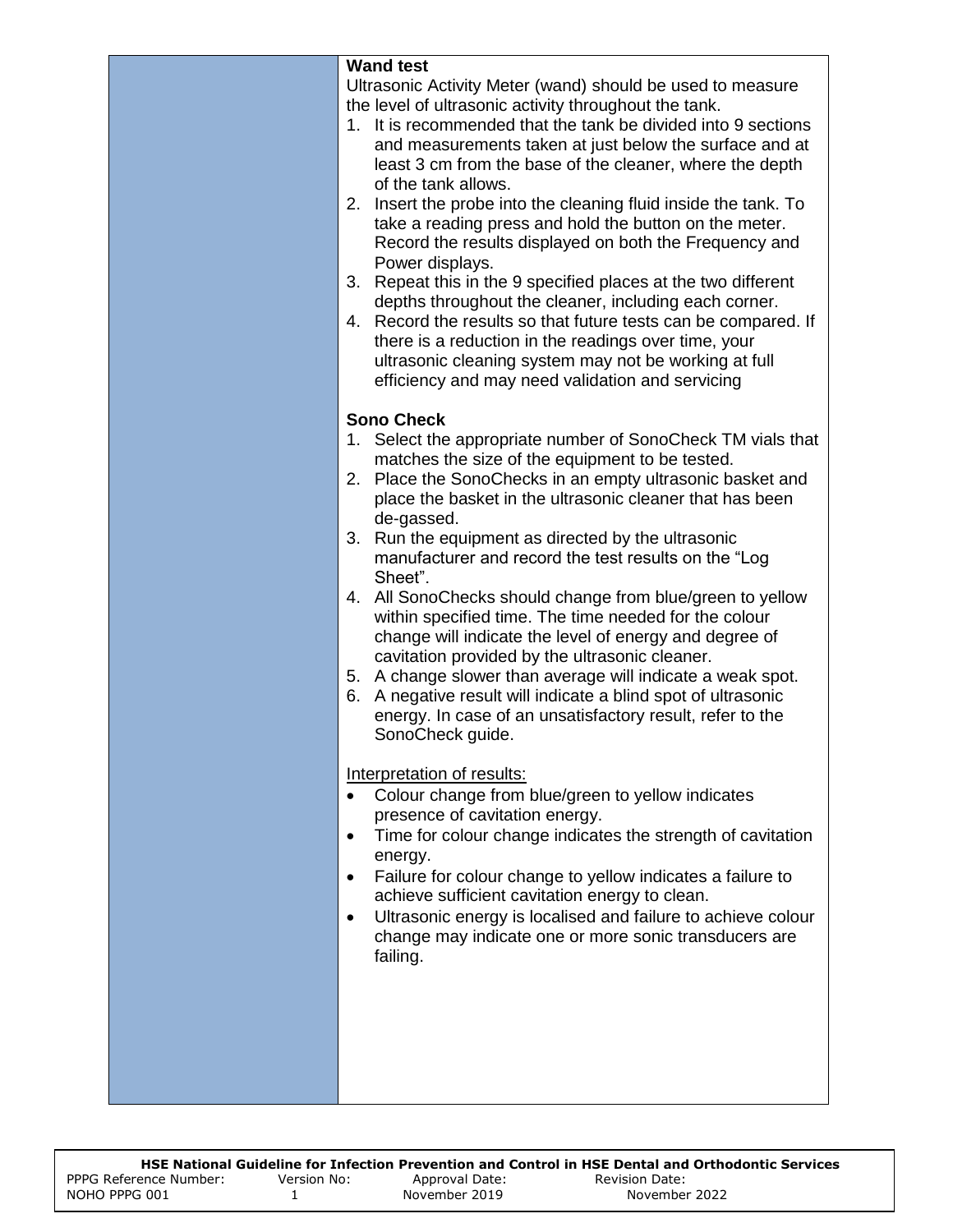| <b>Steam Penetration Test</b> | This test is designed to ensure that a successful vacuum has<br>been achieved so the steam is able to penetrate the internal<br>lumen (Helix) or wrapped devices (Bowie/Dick). Helix test is<br>preferable in Dental settings unless Bowie/Dick recommended<br>by autoclave manufacturer.<br>Please consult with the autoclave manufacturer as to which<br>test is needed. |
|-------------------------------|----------------------------------------------------------------------------------------------------------------------------------------------------------------------------------------------------------------------------------------------------------------------------------------------------------------------------------------------------------------------------|
| Air Leakage Test              | The test is designed to show that, should a leak be detected,<br>the machine should fail the cycle.<br>Dependent on the age of the autoclave this may be carried out<br>automatically. If you are unsure please consult the<br>manufacturer.                                                                                                                               |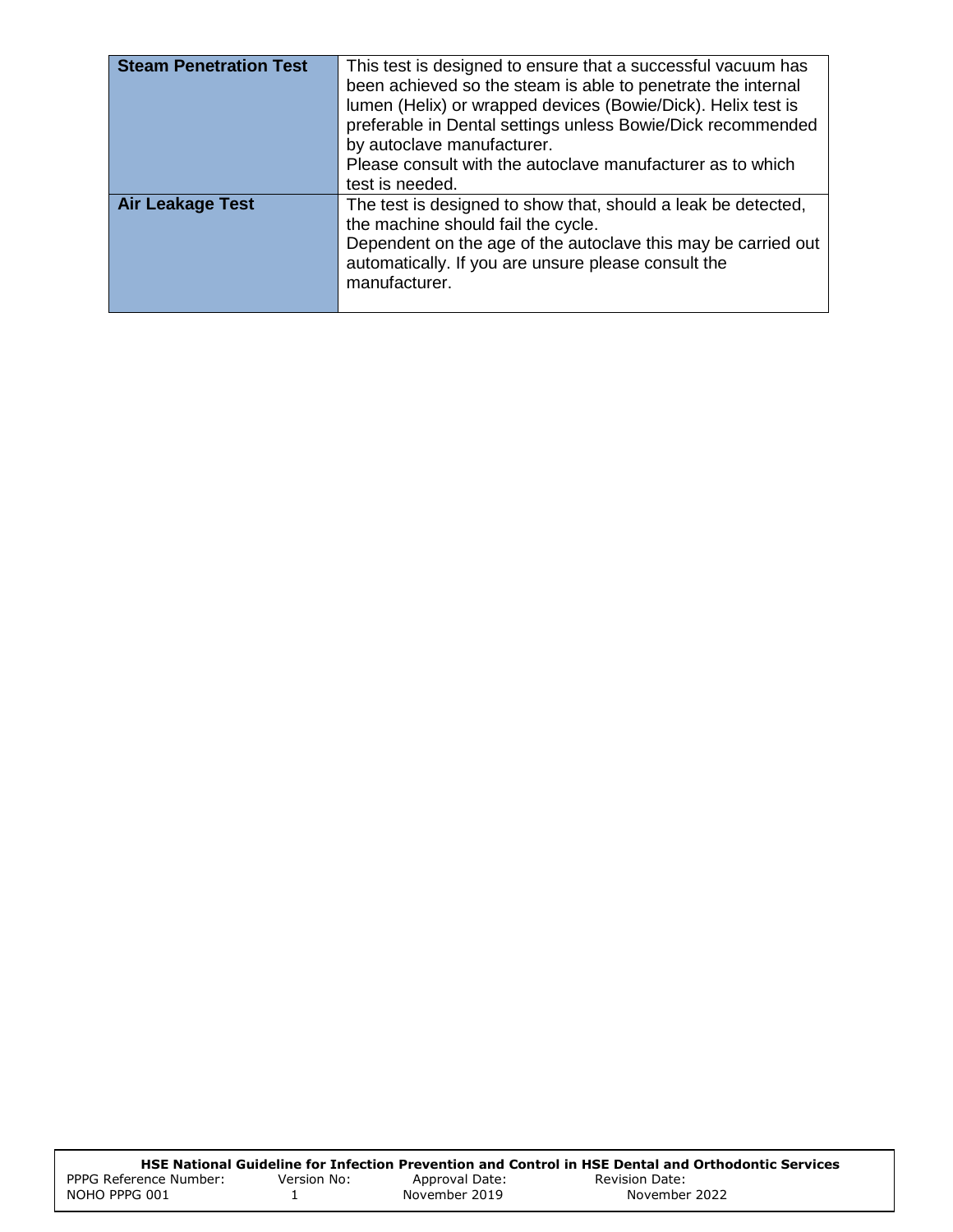### **Appendix X (i) Process Challenge Device and Chemical and Biological Indicators**

- **Process Challenge Device (PCD):** A process challenge device (PCD) is a test device intended to provide a challenge to the sterilisation process (Bowie and Dick and Helix)
- **Steam Chemical indicators (CI):** (internal and external)**:** use sensitive chemicals to assess physical conditions such as time, temperature and presence of **steam**. **Chemical indicators** are used outside and inside of packages to show that it has undergone a sterilisation cycle.
- **Biological indicators (BI):** are designed to demonstrate whether the conditions during a **steam** (autoclave) cycle were adequate to achieve a defined level of microbial inactivation

The chemical indicators described in ISO 11140 are classified into six groups. The classification has no hierarchical significance.

| <b>Class 1</b><br><b>Process</b><br><b>Indicators</b><br><b>Class 2</b> | Process Indicators that differentiates processed from non-processed items<br>$\bullet$<br>Used with individual units (e.g., packs, containers) to indicate that the item has<br>$\bullet$<br>been directly exposed to the sterilisation process<br>Usually applied to the outside of packages<br>$\bullet$<br>Respond to one or more critical process variables<br>$\bullet$<br>Indicator tapes and Indicator labels<br>$\bullet$                                                                              |
|-------------------------------------------------------------------------|----------------------------------------------------------------------------------------------------------------------------------------------------------------------------------------------------------------------------------------------------------------------------------------------------------------------------------------------------------------------------------------------------------------------------------------------------------------------------------------------------------------|
| <b>Indicators</b><br>For use in<br><b>Specific Tests</b>                | Indicator for use in specific test procedures as defined in steriliser/sterilisation<br>$\bullet$<br>standards (e.g., air-detection, steam penetration)<br>Used for equipment control to evaluate the sterilizer performance<br>$\bullet$<br>Bowie-Dick test/ Helix<br>$\bullet$                                                                                                                                                                                                                               |
| <b>Class 3</b><br><b>Single Variable</b><br><b>Indicators</b>           | Single Variable Indicator that reacts to a single critical variable in the<br>$\bullet$<br>sterilisation process to indicate when a specified value has been reached (e.g.,<br>temperature at a specific location in the chamber)<br>May be used for monitoring process control but not as useful as class IV or<br>$\bullet$<br>class V indicators<br>May be used for exposure control monitoring (e.g., temperature at a specific<br>$\bullet$<br>location in the chamber)<br>Temperature tubes<br>$\bullet$ |
| <b>Class 4</b><br><b>Multi-variable</b><br><b>Indicators</b>            | Multi-variable Indicator that reacts to two or more critical variables in the<br>$\bullet$<br>sterilisation cycle under the conditions specified by the manufacturer                                                                                                                                                                                                                                                                                                                                           |
| <b>Class 5</b><br><b>Integrating</b><br><b>Indicators</b>               | Integrating Indicator that reacts to all critical variables in the sterilisation<br>$\bullet$<br>process (time, temperature, presence of steam) and has stated values that<br>correlate to a BI at three time/temperature relationships<br>Responds to critical variables in the same way that a BI responds<br>$\bullet$<br>Equivalent to, or exceeds, the performance requirements of BIs<br>$\bullet$<br>Used for process control<br>$\bullet$                                                              |
| Class <sub>6</sub><br><b>Emulating</b><br><b>Indicators</b>             | Emulating Indicator that reacts to all critical variables (time, temperature,<br>$\bullet$<br>presence of steam) for a specified sterilisation cycle (e.g., 3.5, 10 min., 18 min.,<br>40 min.)<br>Used as internal CI for process control<br>$\bullet$<br>A different Class VI emulating indicator is required for each sterilisation cycle<br>time and temperature used                                                                                                                                       |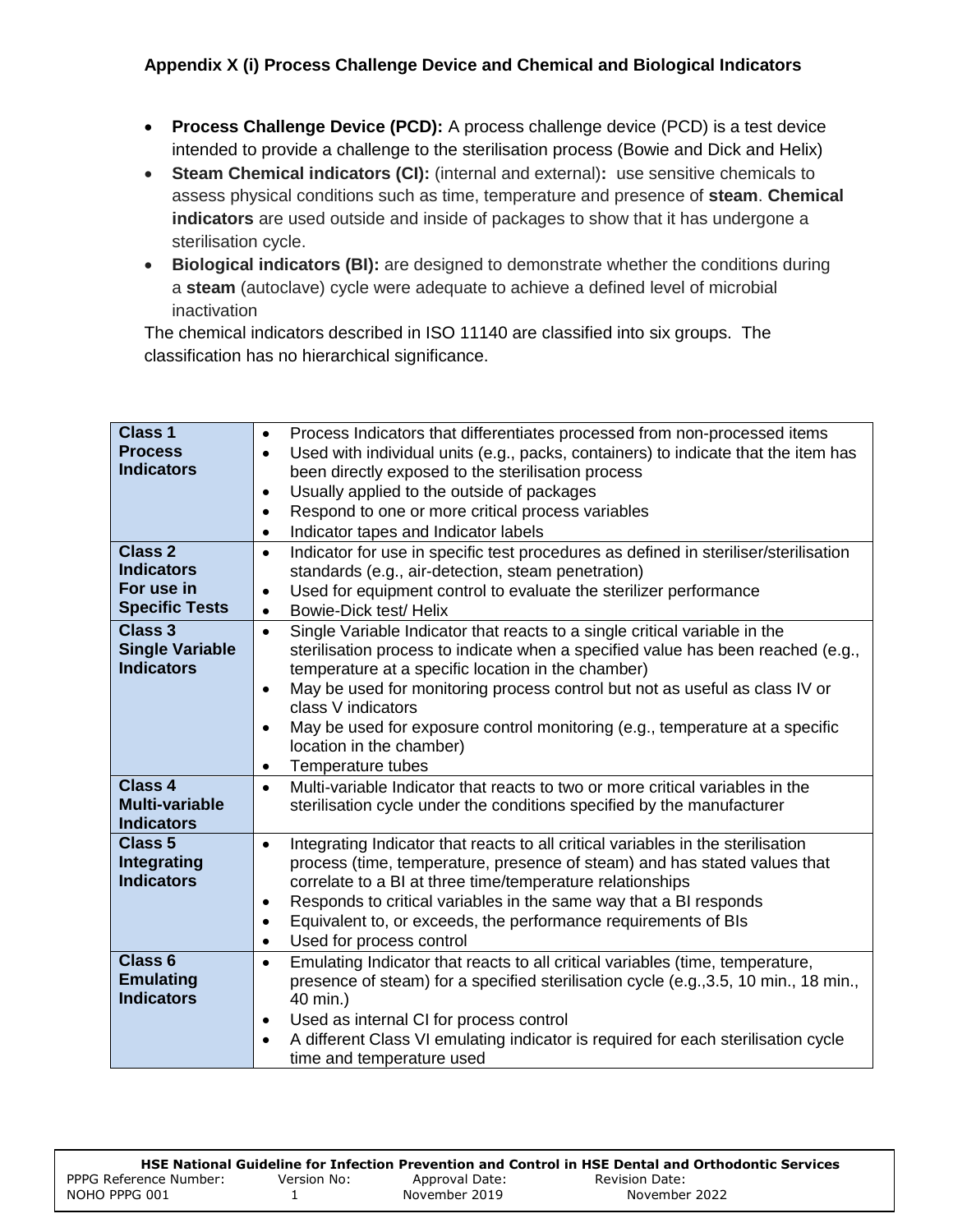**Appendix XI Sample Ultrasonic Cleaner tracing and test sheet**

**Ultrasonic Cleaner ID No.:**

| <b>Date</b> | <b>Daily Safety</b><br><b>Checks-</b><br>Pass/Fail | <b>Weekly</b><br><b>Cleaning</b><br><b>Efficiency</b><br>Test-e.g. soil<br>test Pass/Fail | <b>Comments,</b><br><b>Observations, Actions</b><br><b>Needed</b> | <b>Signature</b> | Quarterly<br><b>Cavitation e.g.</b><br>wand or foil or<br>sono test tube.<br><b>Pass/Fail</b> | Quarterly<br><b>Protein</b><br><b>Residue Test</b><br>Pass/Fail | <b>Signature</b> |
|-------------|----------------------------------------------------|-------------------------------------------------------------------------------------------|-------------------------------------------------------------------|------------------|-----------------------------------------------------------------------------------------------|-----------------------------------------------------------------|------------------|
|             |                                                    |                                                                                           |                                                                   |                  | Pass/Fail:<br>Date:<br>Due:                                                                   | Pass/Fail:<br>Date:<br>Due:                                     |                  |
|             |                                                    |                                                                                           |                                                                   |                  |                                                                                               |                                                                 |                  |
|             |                                                    |                                                                                           |                                                                   |                  |                                                                                               |                                                                 |                  |
|             |                                                    |                                                                                           |                                                                   |                  |                                                                                               |                                                                 |                  |
|             |                                                    |                                                                                           |                                                                   |                  |                                                                                               |                                                                 |                  |
|             |                                                    |                                                                                           |                                                                   |                  |                                                                                               |                                                                 |                  |
|             |                                                    |                                                                                           |                                                                   |                  |                                                                                               |                                                                 |                  |
|             |                                                    |                                                                                           |                                                                   |                  |                                                                                               |                                                                 |                  |
|             |                                                    |                                                                                           |                                                                   |                  |                                                                                               |                                                                 |                  |
|             | <b>Annual Service Done:</b>                        |                                                                                           |                                                                   | <b>Next Due:</b> |                                                                                               |                                                                 |                  |

**Annual Validation Test Done: Next Due: Next Due: Next Due: Next Due: Next Due: Next Due: Next Due: Next Due: Next Due: Next Due: Next Due: Next Due: Next Due: Next Due: Next Due: Next Due:** 

|                        |             |                | HSE National Guideline for Infection Prevention and Control in HSE Dental and Orthodontic Services |
|------------------------|-------------|----------------|----------------------------------------------------------------------------------------------------|
| PPPG Reference Number: | Version No: | Approval Date: | Revision Date:                                                                                     |
| NOHO PPPG 001          |             | November 2019  | November 2022                                                                                      |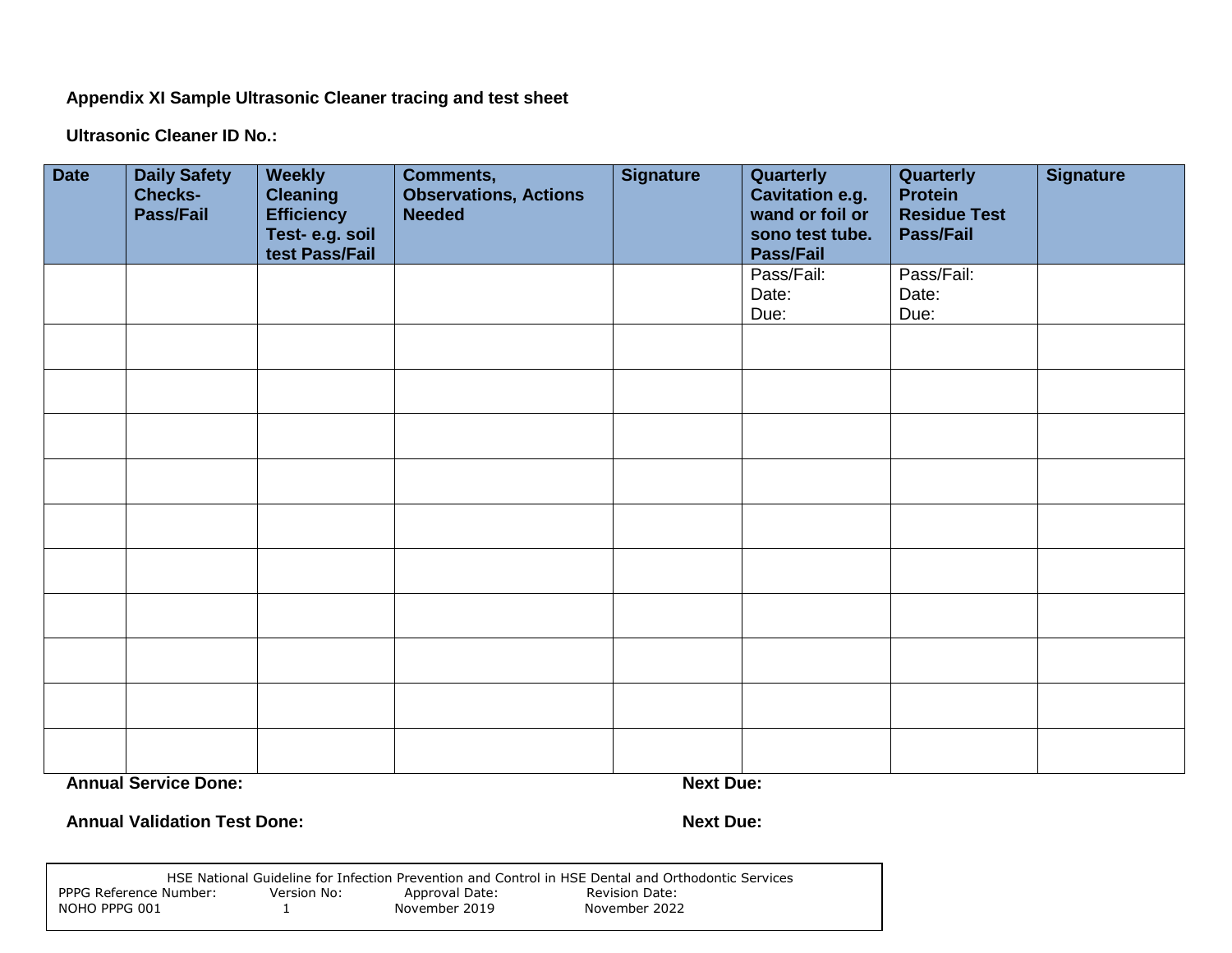**Appendix XII Sample Washer disinfector tracing and test sheet**

**Washer Disinfector ID No.:** 

| <b>Date</b> | <b>Daily</b><br><b>Safety</b><br><b>Checks-</b><br><b>Pass/Fail</b> | Load<br><b>Cycle</b><br>No. | <b>Result of</b><br><b>Cleaning</b><br><b>Process-</b><br><b>Pass/Fail</b> | <b>Result of</b><br><b>Weekly Soil</b><br>Test-<br>Pass/Fail | <b>Result of Weekly</b><br><b>Protein Residue</b><br><b>Test</b> | <b>Comments,</b><br>Observations,<br><b>Actions Needed</b> | <b>Signature confirming</b><br>whether or not process<br>or soil test was within<br>recommended<br>parameters |
|-------------|---------------------------------------------------------------------|-----------------------------|----------------------------------------------------------------------------|--------------------------------------------------------------|------------------------------------------------------------------|------------------------------------------------------------|---------------------------------------------------------------------------------------------------------------|
|             |                                                                     |                             |                                                                            |                                                              |                                                                  |                                                            |                                                                                                               |
|             |                                                                     |                             |                                                                            |                                                              |                                                                  |                                                            |                                                                                                               |
|             |                                                                     |                             |                                                                            |                                                              |                                                                  |                                                            |                                                                                                               |
|             |                                                                     |                             |                                                                            |                                                              |                                                                  |                                                            |                                                                                                               |
|             |                                                                     |                             |                                                                            |                                                              |                                                                  |                                                            |                                                                                                               |
|             |                                                                     |                             |                                                                            |                                                              |                                                                  |                                                            |                                                                                                               |
|             |                                                                     |                             |                                                                            |                                                              |                                                                  |                                                            |                                                                                                               |
|             |                                                                     |                             |                                                                            |                                                              |                                                                  |                                                            |                                                                                                               |
|             |                                                                     |                             |                                                                            |                                                              |                                                                  |                                                            |                                                                                                               |
|             |                                                                     |                             |                                                                            |                                                              |                                                                  |                                                            |                                                                                                               |
|             |                                                                     |                             |                                                                            |                                                              |                                                                  |                                                            |                                                                                                               |

**Annual Service Done: Next Due: Next Due: Next Due: Next Due: Next Due: Next Due: Next Due: Next Due: Next Due: Next Due: Next Due: Next Due: Next Due: Next Due: Next Due: Next Due: Next D** 

Annual Validation Test Done: **Next Due: Next Due: Next Due: Next Due: Next Due: Next Due: Next Due: Next Due: Next Due: Next Due: Next Due: Next Due: Next Due: Next Due: Next Due: Next Due:**

|                        |             |                | HSE National Guideline for Infection Prevention and Control in HSE Dental and Orthodontic Services |
|------------------------|-------------|----------------|----------------------------------------------------------------------------------------------------|
| PPPG Reference Number: | Version No: | Approval Date: | Revision Date:                                                                                     |
| NOHO PPPG 001          |             | November 2019  | November 2022                                                                                      |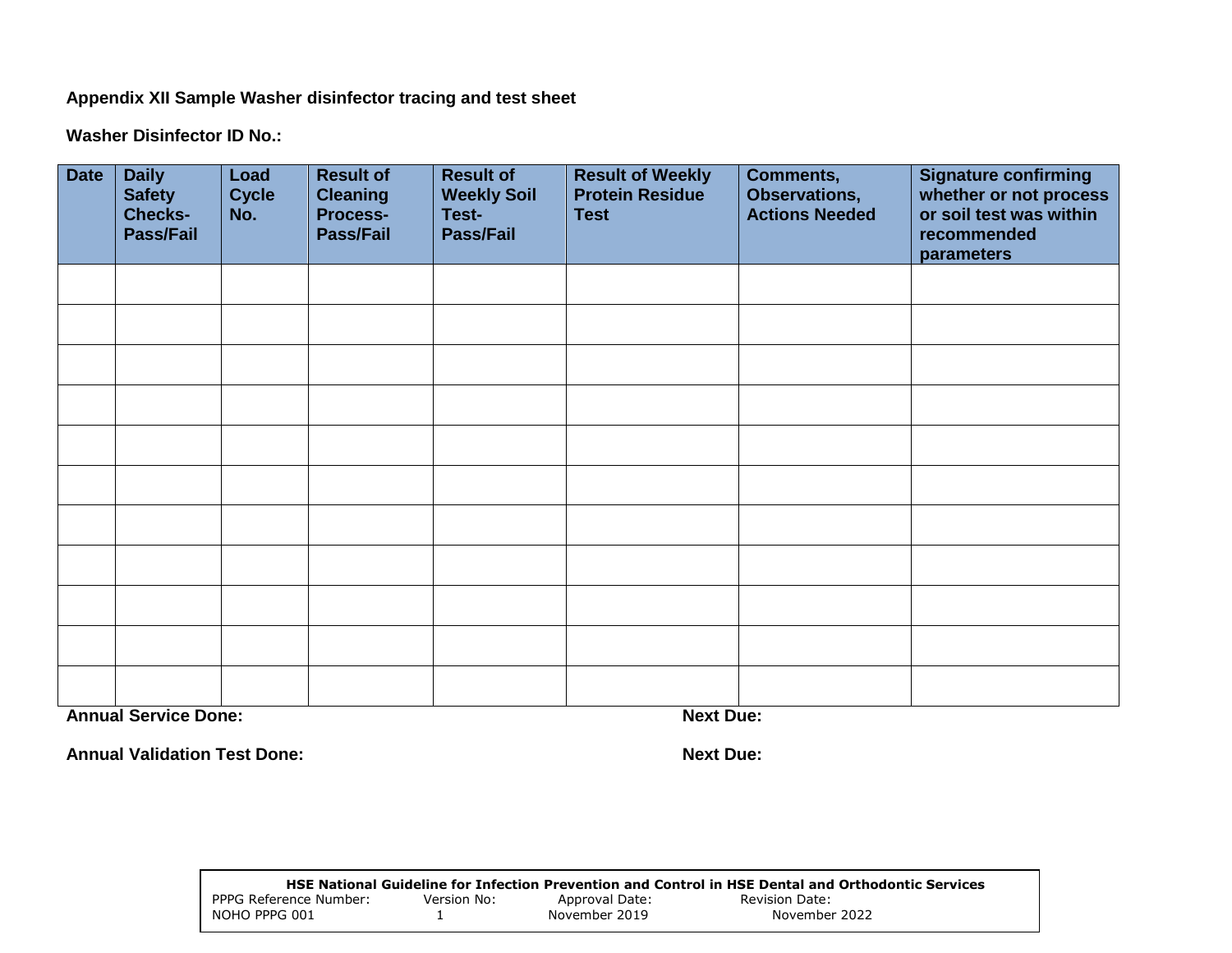**Appendix XIII Sample Steriliser tracing and test sheet**

**Steriliser ID No.:** 

| <b>Date</b> | <b>Start of</b><br>day Cycle<br><b>Counter</b><br><b>Number</b> | <b>Daily Safety</b><br><b>Checks-</b><br>Pass/Fail | Load<br><b>Cycle</b><br>No. | <b>Daily Steam</b><br><b>Penetration</b><br><b>Test (Helix)</b><br>Pass/Fail | <b>Weekly Vacuum</b><br><b>Test</b><br><b>Pass/Fail</b> | Comments,<br><b>Observations, Actions</b><br><b>Needed</b> | <b>Signature confirming</b><br>whether or not process was<br>within recommended<br>parameters |
|-------------|-----------------------------------------------------------------|----------------------------------------------------|-----------------------------|------------------------------------------------------------------------------|---------------------------------------------------------|------------------------------------------------------------|-----------------------------------------------------------------------------------------------|
|             |                                                                 |                                                    |                             |                                                                              |                                                         |                                                            |                                                                                               |
|             |                                                                 |                                                    |                             |                                                                              |                                                         |                                                            |                                                                                               |
|             |                                                                 |                                                    |                             |                                                                              |                                                         |                                                            |                                                                                               |
|             |                                                                 |                                                    |                             |                                                                              |                                                         |                                                            |                                                                                               |
|             |                                                                 |                                                    |                             |                                                                              |                                                         |                                                            |                                                                                               |
|             |                                                                 |                                                    |                             |                                                                              |                                                         |                                                            |                                                                                               |
|             |                                                                 |                                                    |                             |                                                                              |                                                         |                                                            |                                                                                               |
|             |                                                                 |                                                    |                             |                                                                              |                                                         |                                                            |                                                                                               |
|             |                                                                 |                                                    |                             |                                                                              |                                                         |                                                            |                                                                                               |
|             |                                                                 |                                                    |                             |                                                                              |                                                         |                                                            |                                                                                               |

**Annual Service Done: Next Due: Next Due: Next Due: Next Due: Next Due: Next Due: Next Due: Next Due: Next Due: Next Due: Next Due: Next Due: Next Due: Next Due: Next Due: Next Due: Next D** 

**Annual Validation Test Done: Next Due:**

|                        |             |                | HSE National Guideline for Infection Prevention and Control in HSE Dental and Orthodontic Services |
|------------------------|-------------|----------------|----------------------------------------------------------------------------------------------------|
| PPPG Reference Number: | Version No: | Approval Date: | Revision Date:                                                                                     |
| NOHO PPPG 001          |             | November 2019  | November 2022                                                                                      |